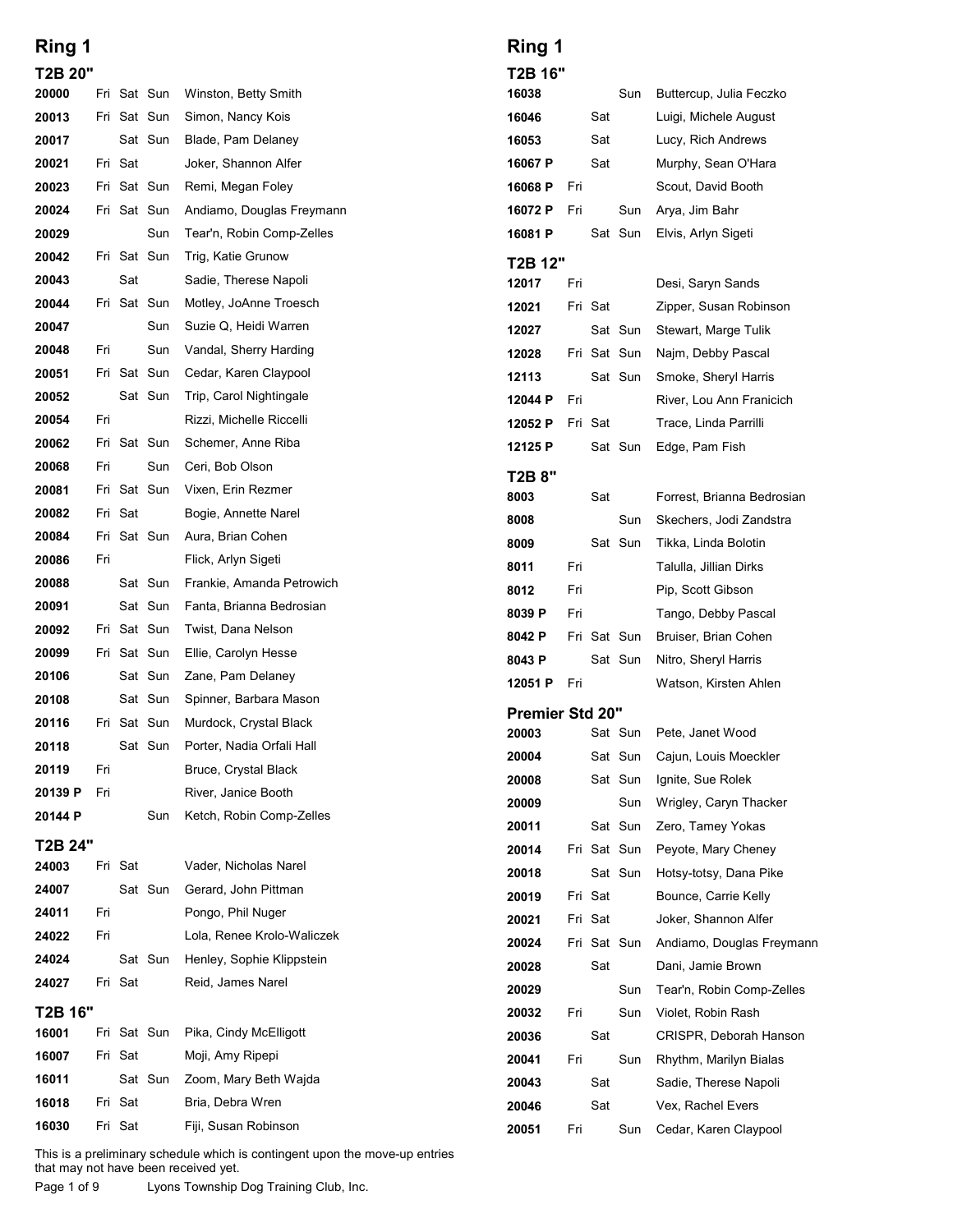#### Premier Std 20"

| Ring 1                 |     |         |             |                            | Ring 1                      |     |             |             |  |
|------------------------|-----|---------|-------------|----------------------------|-----------------------------|-----|-------------|-------------|--|
| <b>Premier Std 20"</b> |     |         |             |                            | <b>Master/Excellent Std</b> |     |             |             |  |
| 20056                  | Fri |         | Sun         | Crystal, Mary Jane Rougeau | 12006 M                     | Fri |             |             |  |
| 20059                  |     | Sat     |             | Sharkey, Mary Lage         | 12007 M                     |     |             | Fri Sat Sun |  |
| 20066                  |     |         | Sat Sun     | Skeemer, Louis Moeckler    | 12008 M                     |     | Fri Sat     |             |  |
| 20068                  |     | Sat     |             | Ceri, Bob Olson            | 12009 M                     |     |             | Sat Sun     |  |
| 20069                  |     |         | Sat Sun     | Epic, Sue Rolek            | 12011 M                     | Fri |             |             |  |
| 20075                  |     |         | Sat Sun     | Cozmo, Susan Knill         | 12012 M                     |     |             | Sat Sun     |  |
| 20077                  |     |         | Sat Sun     | Charm, Heather Mengarelli  | 12013 M                     | Fri |             |             |  |
| 20083                  |     |         | Sat Sun     | Wink, Mark Mroczenski      | 12014 M                     |     | Fri Sat Sun |             |  |
| 20084                  |     |         | Fri Sat Sun | Aura, Brian Cohen          | 12017 M                     |     | Fri Sat     |             |  |
| 20118                  |     |         | Sat Sun     | Porter, Nadia Orfali Hall  | 12016 E                     |     | Fri Sat     |             |  |
| 20129 P                |     |         | Sun         | Rainin, Christine Bowers   | 12021 E                     |     | Fri Sat     |             |  |
| <b>Premier Std 24"</b> |     |         |             |                            | 12022 E                     |     |             | Sat Sun     |  |
| 24004                  | Fri |         |             | Lennon, Dianne Allen       | 12023 E                     | Fri |             | Sun         |  |
| 24007                  |     |         | Sat Sun     | Gerard, John Pittman       | 12046 MP Fri                |     |             |             |  |
| Premier Std 16"        |     |         |             |                            | 12047 MP Fri                |     |             |             |  |
| 16001                  |     |         | Fri Sat Sun | Pika, Cindy McElligott     | 12048 MP Fri                |     |             | Sun         |  |
| 16009                  |     |         | Sat Sun     | Alias, Teri Pinney         | 12049 MP                    |     |             | Sun         |  |
| 16012                  |     |         | Sat Sun     | Edith, Kelli Nowak         | 12044 EP Fri Sat Sun        |     |             |             |  |
| 16014                  |     |         | Sat Sun     | Sassy, Pam Fish            | 12056 EP Fri Sat Sun        |     |             |             |  |
| 16016                  |     |         | Fri Sat Sun | Jeepers, Kim Kohls         | <b>Master/Excellent Std</b> |     |             |             |  |
| 16018                  |     | Fri Sat |             | Bria, Debra Wren           | 8000 M                      |     |             | Fri Sat Sun |  |

#### Premier Std 24"

#### Premier Std 16"

| 20068                         |     | Sat     |             | Ceri, Bob Olson              | 12009 M                    |     | Sat S     |    |
|-------------------------------|-----|---------|-------------|------------------------------|----------------------------|-----|-----------|----|
| 20069                         |     |         | Sat Sun     | Epic, Sue Rolek              | 12011 M                    | Fri |           |    |
| 20075                         |     |         | Sat Sun     | Cozmo, Susan Knill           | 12012 M                    |     | Sat Si    |    |
| 20077                         |     |         | Sat Sun     | Charm, Heather Mengarelli    | 12013 M                    | Fri |           |    |
| 20083                         |     |         | Sat Sun     | Wink, Mark Mroczenski        | 12014 M                    |     | Fri Sat S |    |
| 20084                         |     |         | Fri Sat Sun | Aura, Brian Cohen            | 12017 M                    |     | Fri Sat   |    |
| 20118                         |     |         | Sat Sun     | Porter, Nadia Orfali Hall    | 12016 E                    |     | Fri Sat   |    |
| 20129 P                       |     |         | Sun         | Rainin, Christine Bowers     | 12021 E                    |     | Fri Sat   |    |
| <b>Premier Std 24"</b>        |     |         |             |                              | 12022 E                    |     | Sat S     |    |
| 24004                         | Fri |         |             | Lennon, Dianne Allen         | 12023 E                    | Fri |           | S  |
| 24007                         |     |         | Sat Sun     | Gerard, John Pittman         | 12046 MP Fri               |     |           |    |
| <b>Premier Std 16"</b>        |     |         |             |                              | 12047 MP Fri               |     |           |    |
| 16001                         |     |         | Fri Sat Sun | Pika, Cindy McElligott       | 12048 MP Fri               |     |           | S  |
| 16009                         |     |         | Sat Sun     | Alias, Teri Pinney           | 12049 MP                   |     |           | S  |
| 16012                         |     |         | Sat Sun     | Edith, Kelli Nowak           | 12044 EP Fri Sat S         |     |           |    |
| 16014                         |     |         | Sat Sun     | Sassy, Pam Fish              | <b>12056 EP Fri Sat St</b> |     |           |    |
|                               |     |         |             |                              |                            |     |           |    |
| 16016                         |     |         | Fri Sat Sun | Jeepers, Kim Kohls           | Master/Excellent           |     |           |    |
| 16018                         |     | Fri Sat |             | Bria, Debra Wren             | 8000 M                     |     | Fri Sat S |    |
| 16022                         |     |         | Fri Sat Sun | Java, Cindy McElligott       | 8001 M                     |     | Sat Si    |    |
| 16030                         | Fri |         |             | Fiji, Susan Robinson         | 8002 M                     |     |           | S۱ |
| 16031                         |     |         | Sat Sun     | Stella, Laura Tom            | 8003 M                     |     | Sat Si    |    |
| 16067 P                       |     |         | Sat Sun     | Murphy, Sean O'Hara          | 8004 M                     |     | Sat S     |    |
| 16073 P                       | Fri |         |             | Tully, Rosemarie Slowikowski | 8006 M                     |     | Sat       |    |
| <b>Premier Std 12"</b>        |     |         |             |                              | 8007 M                     |     | Sat Si    |    |
| 12000                         |     | Sat     |             | Haley, Dan Gebhardt          | 8008 M                     |     |           | S١ |
| 12003                         |     |         | Fri Sat Sun | Skye, Han Yu                 | 8009 M                     |     | Sat Si    |    |
| 12006                         | Fri |         |             | Scout, Scott Gibson          | 8011 M                     |     | Fri Sat S |    |
| 12008                         |     | Fri Sat |             | Bree, Rachel Evers           | 8013 M                     |     | Fri Sat   |    |
| 12049 P                       |     | Sat     |             | Spur, Mary Cheney            | 8014 M                     | Fri |           |    |
|                               |     |         |             |                              | 8016 M                     |     | Fri Sat S |    |
| <b>Premier Std 8"</b><br>8003 |     |         | Sun         | Forrest, Brianna Bedrosian   | 8017 M                     | Fri | Fri Sat S |    |

#### Premier Std 12"

| 12000   | Sat     | Haley, Dan Gebhardt      | <b>OUUO IVI</b> |   |
|---------|---------|--------------------------|-----------------|---|
| 12003   |         | Fri Sat Sun Skye, Han Yu | 8009 M          |   |
| 12006   | Fri     | Scout, Scott Gibson      | 8011 M          | F |
| 12008   | Fri Sat | Bree, Rachel Evers       | 8013 M          | F |
| 12049 P | Sat     | Spur, Mary Cheney        | 8014 M          |   |
|         |         |                          | <b>0040.BE</b>  |   |

#### Premier Std 8"

| 8003   |     | Sun Forrest, Brianna Bedrosian   | 80/17.MI FII SAL      |  |
|--------|-----|----------------------------------|-----------------------|--|
|        |     |                                  | 8012 E Fri            |  |
| 8042 P |     | Fri Sat Sun Bruiser, Brian Cohen |                       |  |
| 8123 P | Fri | Herbie, Phil Nuger               | <b>8021 E</b> Fri Sat |  |
|        |     |                                  | 8037 MP Fri Sat       |  |

#### Premier Std 4"

#### Master/Excellent Std 12"

|                                 | .           |             |         | i iji, Uusali Rubilisuli                                                                                            |                                |     |         |             |                                    |
|---------------------------------|-------------|-------------|---------|---------------------------------------------------------------------------------------------------------------------|--------------------------------|-----|---------|-------------|------------------------------------|
| 16031                           |             |             | Sat Sun | Stella, Laura Tom                                                                                                   | 8003 M                         |     |         |             | Sat Sun Forrest, Brianna Bedrosian |
| 16067 P                         |             |             | Sat Sun | Murphy, Sean O'Hara                                                                                                 | 8004 M                         |     |         | Sat Sun     | Gretzky, Maria Sutjiamin           |
| 16073 P Fri                     |             |             |         | Tully, Rosemarie Slowikowski                                                                                        | 8006 M                         |     | Sat     |             | Kensington, Kathryn McIntyre       |
| Premier Std 12"                 |             |             |         |                                                                                                                     | 8007 M                         |     |         | Sat Sun     | Daisy, Laura Donaldson             |
| 12000                           |             | Sat         |         | Haley, Dan Gebhardt                                                                                                 | 8008 M                         |     |         | Sun         | Skechers, Jodi Zandstra            |
| 12003                           |             | Fri Sat Sun |         | Skye, Han Yu                                                                                                        | 8009 M                         |     |         | Sat Sun     | Tikka, Linda Bolotin               |
| 12006                           | Fri         |             |         | Scout, Scott Gibson                                                                                                 | 8011 M                         |     |         | Fri Sat Sun | Talulla, Jillian Dirks             |
| 12008                           |             | Fri Sat     |         | Bree, Rachel Evers                                                                                                  | 8013 M                         |     | Fri Sat |             | Digby, Jeanine Angeli              |
| 12049 P                         |             | Sat         |         | Spur, Mary Cheney                                                                                                   | 8014 M                         | Fri |         |             | Jett, Linda Raphael                |
|                                 |             |             |         |                                                                                                                     | 8016 M                         |     |         | Fri Sat Sun | Gigolo, Mary Doyle                 |
| Premier Std 8"<br>8003          |             |             | Sun     | Forrest, Brianna Bedrosian                                                                                          | 8017 M                         |     |         | Fri Sat Sun | Bean, Susan Chapman                |
| 8042 P                          |             | Fri Sat Sun |         | Bruiser, Brian Cohen                                                                                                | 8012 E                         | Fri |         |             | Pip, Scott Gibson                  |
| 8123 P                          | Fri         |             |         | Herbie, Phil Nuger                                                                                                  | 8021 E                         |     |         | Fri Sat Sun | Spice, Donna Angeleri              |
|                                 |             |             |         |                                                                                                                     | 8037 MP                        |     |         | Fri Sat Sun | Snickers, Irene Meyer              |
| Premier Std 4"                  |             |             |         |                                                                                                                     | 8038 MP Fri Sat                |     |         |             | Soleil, Debra Wren                 |
| 8004 P                          |             | Sat         |         | Gretzky, Maria Sutjiamin                                                                                            | 8039 MP Fri Sat Sun            |     |         |             | Tango, Debby Pascal                |
| <b>Master/Excellent Std 12"</b> |             |             |         |                                                                                                                     | 8041 MP                        |     | Sat     |             | Pink, Debra Steele                 |
| 12000 M Fri Sat                 |             |             |         | Haley, Dan Gebhardt                                                                                                 | 8042 MP Fri Sat Sun            |     |         |             | Bruiser, Brian Cohen               |
| 12001 M                         |             |             | Sat Sun | Alit, Blanca Kusumosurarso                                                                                          | 8043 MP                        |     |         | Sat Sun     | Nitro, Sheryl Harris               |
| <b>12002 M</b> Fri Sat Sun      |             |             |         | Ditto, Mary Doyle                                                                                                   | <b>Master/Excellent Std 4"</b> |     |         |             |                                    |
| 12003 M Fri Sat Sun             |             |             |         | Skye, Han Yu                                                                                                        | 4000 MP                        |     |         | Sun         | Magic, Cathy Abele                 |
| 12004 M Fri Sat Sun             |             |             |         | Brio, Faye Roche                                                                                                    | 4001 MP Fri                    |     |         |             | Minx, Amy Wukotich                 |
|                                 |             |             |         | This is a preliminary schedule which is contingent upon the move-up entries<br>that may not have been received yet. |                                |     |         |             |                                    |
|                                 | Page 2 of 9 |             |         | Lyons Township Dog Training Club, Inc.                                                                              |                                |     |         |             |                                    |

### Ring 1

#### Master/Excellent Std 12"

| Ring 1                          |         |             |                                       | Ring 1                          |         |             |                              |
|---------------------------------|---------|-------------|---------------------------------------|---------------------------------|---------|-------------|------------------------------|
| <b>Premier Std 20"</b>          |         |             |                                       | <b>Master/Excellent Std 12"</b> |         |             |                              |
| 20056                           | Fri     | Sun         | Crystal, Mary Jane Rougeau            | 12006 M Fri                     |         |             | Scout, Scott Gibson          |
| 20059                           | Sat     |             | Sharkey, Mary Lage                    | 12007 M                         |         | Fri Sat Sun | Aleena, Supavee Janlekha     |
| 20066                           |         | Sat Sun     | Skeemer, Louis Moeckler               | <b>12008 M</b> Fri Sat          |         |             | Bree, Rachel Evers           |
| 20068                           | Sat     |             | Ceri, Bob Olson                       | 12009 M                         |         | Sat Sun     | Ice, Lori Farkas             |
| 20069                           |         | Sat Sun     | Epic, Sue Rolek                       | 12011 M Fri                     |         |             | McCubbie, Scott Persky       |
| 20075                           |         | Sat Sun     | Cozmo, Susan Knill                    | 12012 M                         |         | Sat Sun     | Spöke, Joan Bennett          |
| 20077                           |         | Sat Sun     | Charm, Heather Mengarelli             | 12013 M Fri                     |         |             | Lola, Ellen Mack             |
| 20083                           |         | Sat Sun     | Wink, Mark Mroczenski                 | 12014 M                         |         | Fri Sat Sun | Katey, Colleen Sands         |
| 20084                           |         | Fri Sat Sun | Aura, Brian Cohen                     | 12017 M                         | Fri Sat |             | Desi, Saryn Sands            |
| 20118                           |         | Sat Sun     | Porter, Nadia Orfali Hall             | 12016 E                         | Fri Sat |             | Rigs, Chris Baumann          |
| 20129 P                         |         | Sun         | Rainin, Christine Bowers              | 12021 E                         | Fri Sat |             | Zipper, Susan Robinson       |
| Premier Std 24"                 |         |             |                                       | 12022 E                         |         | Sat Sun     | Bella, Richard Mayer         |
| 24004                           | Fri     |             | Lennon, Dianne Allen                  | Fri<br>12023 E                  |         | Sun         | Frankie, Julie Donatelli     |
| 24007                           |         | Sat Sun     | Gerard, John Pittman                  | 12046 MP Fri                    |         |             | Chai, Cindy McElligott       |
| Premier Std 16"                 |         |             |                                       | 12047 MP Fri                    |         |             | Haven, Kristy Hubbard        |
| 16001                           |         | Fri Sat Sun | Pika, Cindy McElligott                | 12048 MP Fri                    |         | Sun         | Helix, Deborah Hanson        |
| 16009                           |         | Sat Sun     | Alias, Teri Pinney                    | 12049 MP                        |         | Sun         | Spur, Mary Cheney            |
| 16012                           |         | Sat Sun     | Edith, Kelli Nowak                    | 12044 EP Fri Sat Sun            |         |             | River, Lou Ann Franicich     |
| 16014                           |         | Sat Sun     | Sassy, Pam Fish                       | 12056 EP Fri Sat Sun            |         |             | Molly, Andrea Spitzke        |
| 16016                           |         | Fri Sat Sun | Jeepers, Kim Kohls                    | <b>Master/Excellent Std 8"</b>  |         |             |                              |
| 16018                           | Fri Sat |             | Bria, Debra Wren                      | 8000 M                          |         | Fri Sat Sun | Mellow, Susan Chapman        |
| 16022                           |         | Fri Sat Sun | Java, Cindy McElligott                | 8001 M                          |         | Sat Sun     | Zoom, Beth Rogers            |
| 16030                           | Fri     |             | Fiji, Susan Robinson                  | 8002 M                          |         | Sun         | Evie, Patricia Frost         |
| 16031                           |         | Sat Sun     | Stella, Laura Tom                     | 8003 M                          |         | Sat Sun     | Forrest, Brianna Bedrosian   |
| 16067 P                         |         | Sat Sun     | Murphy, Sean O'Hara                   | 8004 M                          |         | Sat Sun     | Gretzky, Maria Sutjiamin     |
| 16073 P Fri                     |         |             | Tully, Rosemarie Slowikowski          | 8006 M                          | Sat     |             | Kensington, Kathryn McIntyre |
|                                 |         |             |                                       | 8007 M                          |         | Sat Sun     | Daisy, Laura Donaldson       |
| Premier Std 12"<br>12000        | Sat     |             | Haley, Dan Gebhardt                   | 8008 M                          |         | Sun         | Skechers, Jodi Zandstra      |
| 12003                           |         | Fri Sat Sun | Skye, Han Yu                          | 8009 M                          |         | Sat Sun     | Tikka, Linda Bolotin         |
| 12006                           | Fri     |             | Scout, Scott Gibson                   | 8011 M                          |         | Fri Sat Sun | Talulla, Jillian Dirks       |
| 12008                           | Fri Sat |             | Bree, Rachel Evers                    | 8013 M                          | Fri Sat |             | Digby, Jeanine Angeli        |
| 12049 P                         | Sat     |             | Spur, Mary Cheney                     | 8014 M<br>Fri                   |         |             | Jett, Linda Raphael          |
|                                 |         |             |                                       | 8016 M                          |         | Fri Sat Sun | Gigolo, Mary Doyle           |
| Premier Std 8"                  |         |             |                                       | 8017 M                          |         | Fri Sat Sun | Bean, Susan Chapman          |
| 8003                            |         | Sun         | Forrest, Brianna Bedrosian            | 8012 E<br>Fri                   |         |             | Pip, Scott Gibson            |
| 8042 P                          |         | Fri Sat Sun | Bruiser, Brian Cohen                  | 8021 E                          |         | Fri Sat Sun | Spice, Donna Angeleri        |
| 8123 P                          | Fri     |             | Herbie, Phil Nuger                    | 8037 MP Fri Sat Sun             |         |             | Snickers, Irene Meyer        |
| Premier Std 4"                  |         |             |                                       | <b>8038 MP</b> Fri Sat          |         |             | Soleil, Debra Wren           |
| 8004 P                          | Sat     |             | Gretzky, Maria Sutjiamin              | 8039 MP Fri Sat Sun             |         |             | Tango, Debby Pascal          |
| <b>Master/Excellent Std 12"</b> |         |             |                                       | 8041 MP                         | Sat     |             | Pink, Debra Steele           |
| 12000 M Fri Sat                 |         |             | Haley, Dan Gebhardt                   | 8042 MP Fri Sat Sun             |         |             | Bruiser, Brian Cohen         |
| 12001 M                         |         |             | Sat Sun Alit, Blanca Kusumosurarso    | 8043 MP                         |         | Sat Sun     | Nitro, Sheryl Harris         |
|                                 |         |             | 12002 M Fri Sat Sun Ditto, Mary Doyle |                                 |         |             |                              |
|                                 |         |             | 12003 M Fri Sat Sun Skye, Han Yu      | <b>Master/Excellent Std 4"</b>  |         |             |                              |
|                                 |         |             |                                       | 4000 MP                         |         |             | Sun Magic, Cathy Abele       |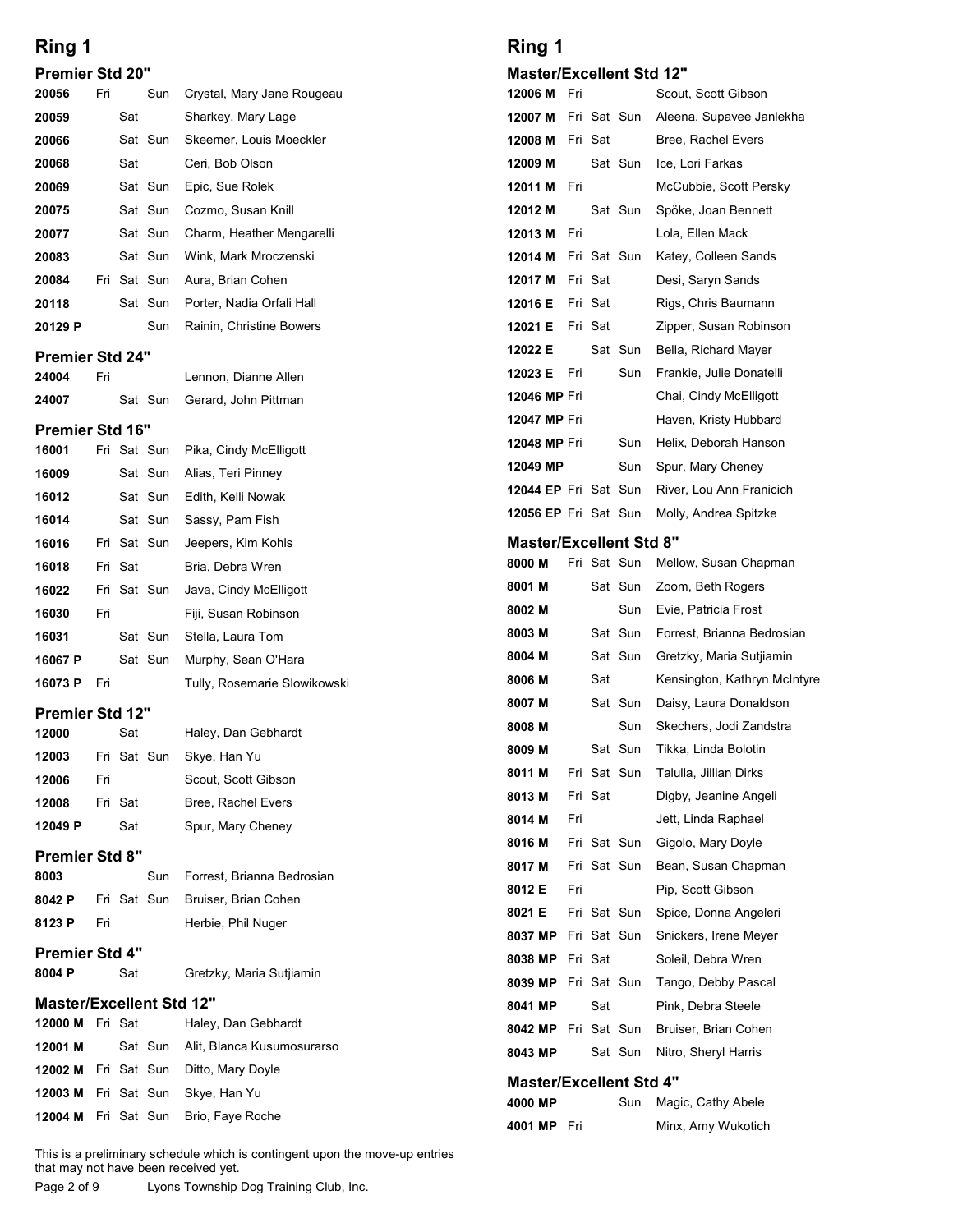## Ring 1

| Ring 1<br><b>Master/Excellent Std 4"</b><br>4002 MP<br>Emme, Beth Rogers<br>Sun                | Ring 1                          |                        |                                                 |
|------------------------------------------------------------------------------------------------|---------------------------------|------------------------|-------------------------------------------------|
|                                                                                                |                                 |                        |                                                 |
|                                                                                                | <b>Master/Excellent Std 20"</b> |                        |                                                 |
|                                                                                                | 20057 M                         |                        | Sat Sun Maya, Marion Kasch                      |
| Teila, Sherry Speckels<br>4003 MP<br>Sat Sun                                                   |                                 |                        | 20059 M Fri Sat Sun Sharkey, Mary Lage          |
| <b>Master/Excellent Std 20"</b>                                                                | <b>20061 M</b> Fri Sat Sun      |                        | Quinn, Betty Smith                              |
| <b>20000 M</b> Fri Sat Sun<br>Winston, Betty Smith                                             | 20063 M Fri Sat Sun             |                        | 20062 M Fri Sat Sun Schemer, Anne Riba          |
| 20001 M<br>Sat Sun<br>Woodstock, Marietta Huber<br>20002 M Fri Sat Sun                         | 20064 M                         | Sat Sun                | Raze, Robin Taylor<br>Pippa, Janet Wood         |
| Kai, Robin Taylor<br>20003 M<br>Sat Sun<br>Pete, Janet Wood                                    | 20067 M                         | Sat Sun                | Strip, Jennifer Smith                           |
| 20004 M<br>Sat Sun<br>Cajun, Louis Moeckler                                                    | 20068 M Fri Sat Sun             |                        | Ceri, Bob Olson                                 |
| 20006 M<br>Sat Sun<br>Brew, Jennifer Smith                                                     | 20069 M                         | Sat Sun                | Epic, Sue Rolek                                 |
| 20007 M Fri Sat Sun<br>Sookie, Bob Olson                                                       | 20071 M                         | Sat Sun                | Delta, Caryn Thacker                            |
| Sat Sun<br>Ignite, Sue Rolek<br>20008 M                                                        | 20084 M                         | Fri Sat Sun            | Aura, Brian Cohen                               |
| Wrigley, Caryn Thacker<br>20009 M<br>Sat Sun                                                   | 20022 E<br>20023 E              | Sun<br>Fri Sat Sun     | Kona, Margaret Barton<br>Remi, Megan Foley      |
| Sat Sun<br>Zero, Tamey Yokas<br>20011 M<br>Sat<br>20012 M<br>Helix, Darlene Langhoff           | 20053 E Fri                     |                        | Moxie, Michelle Schwartz                        |
| Fri Sat Sun<br>20013 M<br>Simon, Nancy Kois                                                    | Fri<br>20054 E                  |                        | Rizzi, Michelle Riccelli                        |
| Fri Sat Sun<br>20014 M<br>Peyote, Mary Cheney                                                  | 20058 E                         | Sat Sun                | Judy, John Pittman                              |
| 20016 M<br>Sat Sun<br>Kacy, Kevin Grudem                                                       | 20066 E                         | Sat Sun                | Skeemer, Louis Moeckler                         |
| Sat Sun<br>Blade, Pam Delaney<br>20017 M                                                       | 20076 E                         | Sat                    | Universe, Rachel Evers                          |
| Sat Sun<br>20018 M<br>Hotsy-totsy, Dana Pike                                                   | 20077 E<br>20078 E Fri Sat      | Sat Sun                | Charm, Heather Mengarelli<br>Tux, Debra Walczak |
| 20019 M Fri Sat<br>Bounce, Carrie Kelly<br>20021 M<br>Fri Sat<br>Joker, Shannon Alfer          | 20079 E                         | Sat Sun                | Missy, Lynn McMaster                            |
| Fri Sat Sun<br>Andiamo, Douglas Freymann<br>20024 M                                            | 20083 E                         | Sat Sun                | Wink, Mark Mroczenski                           |
| 20026 M<br>Sat Sun<br>Gypsy, Susan Knill                                                       | 20086 E Fri Sat Sun             |                        | Flick, Arlyn Sigeti                             |
| 20027 M Fri<br>Brodie, Ellen Mack                                                              | 20087 E                         | Sat Sun                | Cash, Donna Orlowski                            |
| Sat<br>20028 M<br>Dani, Jamie Brown                                                            | 20088 E                         | Sat Sun                | Frankie, Amanda Petrowich                       |
| Tear'n, Robin Comp-Zelles<br>20029 M<br>Sat Sun                                                | 20089 E Fri                     |                        | Lyra, Steve Cannon                              |
| 20031 M<br>Sun<br>Kit, Tamar Cooney                                                            | 20091 E<br>20092 E              | Sat Sun<br>Fri Sat Sun | Fanta, Brianna Bedrosian<br>Twist, Dana Nelson  |
| 20032 M Fri<br>Sun<br>Violet, Robin Rash<br>20033 M<br>Sat Sun<br>Rocket, Marietta Huber       | 20093 E Fri                     | Sun                    | Abby, Sherri Kobylinski                         |
| Sat Sun<br>Lottie, Jennifer Smith<br>20034 M                                                   | 20125 MP Fri Sat Sun            |                        | Oak, Karen Claypool                             |
| Fri Sat Sun<br>20036 M<br>CRISPR, Deborah Hanson                                               | 20127 MP                        | Sat Sun                | Lars, Kelly Adam                                |
| Fri Sat Sun<br>Mike, Jill Bochte<br>20037 M                                                    | 20128 MP Fri Sat                |                        | Brinkley, Ruth Ann Van Noort                    |
| 20038 M<br>Sat Sun<br>Chapter, Jennifer Smith                                                  | 20129 MP                        | Sat Sun                | Rainin, Christine Bowers                        |
| 20039 M Fri<br>Sun<br>Max, Elaine Nickels                                                      | 20131 MP                        | Sat Sun                | Zip!, Heather Mengarelli                        |
| Sat Sun<br>20041 M<br>Fri<br>Rhythm, Marilyn Bialas                                            | 20132 MP<br>20126 EP            | Sat Sun<br>Sat         | Sheldon, Mary Beth Wajda<br>Gator, Rachel Evers |
| Fri Sat Sun<br>20042 M<br>Trig, Katie Grunow<br>20043 M<br>Sat Sun<br>Sadie, Therese Napoli    | <b>Master/Excellent Std 24"</b> |                        |                                                 |
| Fri Sat Sun<br>Motley, JoAnne Troesch<br>20044 M                                               |                                 |                        | 24000 M Fri Sat Sun Misty, Helen Baloun         |
| Sat<br>20046 M<br>Vex, Rachel Evers                                                            | 24001 M Fri Sat                 |                        | Vinny, Jeanine Angeli                           |
| 20047 M<br>Sun<br>Suzie Q, Heidi Warren                                                        | 24002 M                         | Sat Sun                | Chill, Teresa Higgins                           |
| Fri Sat Sun<br>Vandal, Sherry Harding<br>20048 M                                               | Fri Sat<br>24003 M              |                        | Vader, Nicholas Narel                           |
| 20049 M<br>Sat<br>Coral, Michele August                                                        | 24004 M                         | Fri Sat Sun            | Lennon, Dianne Allen                            |
| Fri Sat Sun<br>Cedar, Karen Claypool<br>20051 M<br>20052 M Fri Sat Sun Trip, Carol Nightingale | 24006 M Fri Sat<br>24007 M      | Sat Sun                | Eddie, Anne White<br>Gerard, John Pittman       |
| 20056 M Fri Sat Sun Crystal, Mary Jane Rougeau                                                 | 24008 M Fri Sat                 |                        | Turbo, James Narel                              |
| This is a preliminary schedule which is contingent upon the move-up entries                    |                                 |                        |                                                 |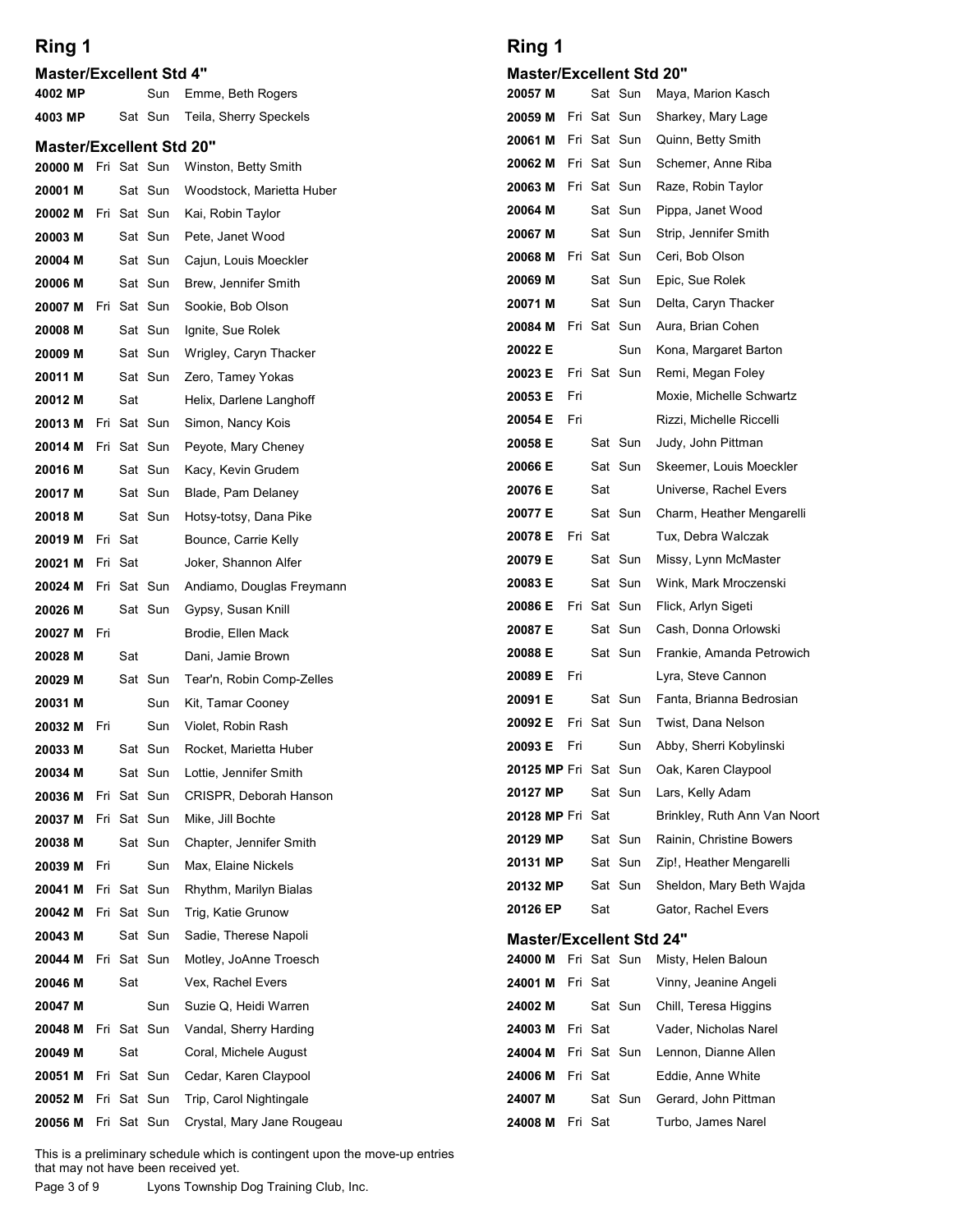| Ring 1                          |     |         |                        |                                                                                                                                                               | Ring 1                |     |                |                            |  |
|---------------------------------|-----|---------|------------------------|---------------------------------------------------------------------------------------------------------------------------------------------------------------|-----------------------|-----|----------------|----------------------------|--|
| <b>Master/Excellent Std 24"</b> |     |         |                        |                                                                                                                                                               | Open Std 20" (cont)   |     |                |                            |  |
| 24009 M                         |     |         | Sat Sun                | Rake, Jennifer Smith                                                                                                                                          | 20075                 |     |                | Sat Sun                    |  |
| 24012 M                         |     |         | Sat Sun                | Brew, Lynn McMaster                                                                                                                                           | 20081                 |     |                | Fri Sat Sun                |  |
| 24013 M Fri Sat                 |     |         |                        | Yukon, Annette Narel                                                                                                                                          | 20082                 |     | Fri Sat        |                            |  |
| 24014 M                         |     |         | Fri Sat Sun            | Cooper, Helen Baloun                                                                                                                                          | 20098                 | Fri |                |                            |  |
| <b>Master/Excellent Std 16"</b> |     |         |                        |                                                                                                                                                               | 20099                 |     |                | Fri Sat Sun                |  |
| 16000 M                         |     |         | Sat Sun                | Ellie, Hali Bednarz                                                                                                                                           | 20101<br>20139 P      | Fri |                | Sat Sun                    |  |
| 16001 M                         |     |         | Fri Sat Sun            | Pika, Cindy McElligott                                                                                                                                        |                       |     |                |                            |  |
| 16002 M<br>16003 M              |     |         | Fri Sat Sun<br>Sat Sun | Oakley, Aimee Schilling<br>Callie, Jennifer Smith                                                                                                             | Open Std 16"<br>16030 |     | Fri Sat        |                            |  |
| 16004 M                         |     |         | Fri Sat Sun            | Canon, Terry Santelli                                                                                                                                         | 16035                 |     | Fri Sat        |                            |  |
| 16006 M                         | Fri |         |                        | Rue, Judy Biesenthal                                                                                                                                          | 16036                 |     | Fri Sat        |                            |  |
| 16007 M                         |     | Fri Sat |                        | Moji, Amy Ripepi                                                                                                                                              | 16037                 |     | Fri Sat        |                            |  |
| 16008 M                         |     |         | Sat Sun                | Liam. Lisa Hendler                                                                                                                                            | 16038                 |     |                | Sun                        |  |
| <b>16009 M</b> Fri Sat Sun      |     |         |                        | Alias, Teri Pinney                                                                                                                                            | 16041                 | Fri |                |                            |  |
| 16011 M                         |     |         | Sat Sun                | Zoom, Mary Beth Wajda                                                                                                                                         | 16042                 |     |                | Sat Sun                    |  |
| 16012 M                         |     |         | Sat Sun                | Edith, Kelli Nowak                                                                                                                                            | 16072 P               | Fri |                | Sun                        |  |
| 16014 M<br>16016 M              |     |         | Sat Sun<br>Fri Sat Sun | Sassy, Pam Fish<br>Jeepers, Kim Kohls                                                                                                                         | 16080 P<br>16081 P    |     |                | Fri Sat Sun<br>Fri Sat Sun |  |
| 16017 M                         |     |         | Fri Sat Sun            | Katie, Terry Santelli                                                                                                                                         | 16082 P               |     |                | Sun                        |  |
| 16018 M                         |     | Fri Sat |                        | Bria, Debra Wren                                                                                                                                              | 16083 P               |     | Sat            |                            |  |
| 16019 M                         |     |         | Sat Sun                | Chip, Colleen Dressler                                                                                                                                        | 16084 P               |     |                | Fri Sat Sun                |  |
| 16021 M                         |     |         | Sat Sun                | Madison, Hali Bednarz                                                                                                                                         | Open Std 12"          |     |                |                            |  |
| <b>16022 M</b> Fri Sat Sun      |     |         |                        | Java, Cindy McElligott                                                                                                                                        | 12027                 |     |                | Sat Sun                    |  |
| <b>16023 M</b> Fri Sat Sun      |     |         |                        | Tally, Aimee Schilling                                                                                                                                        | 12028                 |     | Fri Sat        |                            |  |
| 16024 M                         |     |         | Sat Sun                | Mandy, Jennifer Smith                                                                                                                                         | Novice Std 24"        |     |                |                            |  |
| 16026 M                         |     |         | Fri Sat Sun            | Cadi, Terry Santelli                                                                                                                                          | 24022 B               |     | Fri Sat        |                            |  |
| 16013 E<br>16031 E              | Fri |         | Sun<br>Sat Sun         | Gigi, Sherri Kobylinski<br>Stella, Laura Tom                                                                                                                  | 24026B                | Fri |                |                            |  |
| <b>16058 MP Fri Sat</b>         |     |         |                        | Hidee, Bob Melka                                                                                                                                              | Novice Std 20"        |     |                |                            |  |
| <b>16059 MP Fri Sat Sun</b>     |     |         |                        | Spike, Carolyn Hesse                                                                                                                                          | 20097 B               |     | Sat            |                            |  |
| 16061 MP Fri                    |     |         | Sun                    | Fidget, Jim Bahr                                                                                                                                              | 20105B                |     |                | Sun                        |  |
| 16062 MP Fri                    |     |         | Sun                    | Shelby, Theresa Przybylski                                                                                                                                    | 20107 B<br>20109 B    |     |                | Sun<br>Sat Sun             |  |
| <b>16063 MP Fri Sat Sun</b>     |     |         |                        | Alibi, Teri Pinney                                                                                                                                            | 20111 B               | Fri |                |                            |  |
| <b>16064 MP Fri Sat</b>         |     |         |                        | Maggie, Anne White                                                                                                                                            | 20116 A               |     |                | Fri Sat Sun                |  |
| 16066 MP Fri                    |     |         |                        | Ellie, Kim Licthenberger                                                                                                                                      | 20117 A               | Fri |                |                            |  |
| 16067 MP<br>16068 MP Fri        |     |         | Sat Sun                | Murphy, Sean O'Hara<br>Scout, David Booth                                                                                                                     | 20118 A               |     |                | Sat Sun                    |  |
| 16057 EP Fri Sat Sun            |     |         |                        | Rookie, Debbie Hegg                                                                                                                                           | 20119 A               | Fri |                |                            |  |
| 16073 EP Fri                    |     |         | Sun                    | Tully, Rosemarie Slowikowski                                                                                                                                  | 20121 A               | Fri |                |                            |  |
| 16074 EP Fri                    |     |         |                        | Sheldon, Susan Pastor                                                                                                                                         | 20146 P               |     | Sat            |                            |  |
| <b>16076 EP</b> Fri Sat Sun     |     |         |                        | Haven, Colby Lehew                                                                                                                                            | Novice Std 16"        |     |                |                            |  |
| Open Std 24"                    |     |         |                        |                                                                                                                                                               | 16046 B<br>16047 B    |     | Sat<br>Fri Sat |                            |  |
| 24023                           |     | Sat     |                        | Hershey, Patricia Beckstrom                                                                                                                                   | 16051 A               |     | Sat            |                            |  |
| 24024                           |     |         | Sat Sun                | Henley, Sophie Klippstein                                                                                                                                     | 16052 A               |     | Fri Sat        |                            |  |
| 24027                           |     | Fri Sat |                        | Reid, James Narel                                                                                                                                             |                       |     |                |                            |  |
| Page 4 of 9                     |     |         |                        | This is a preliminary schedule which is contingent upon the move-up entries<br>that may not have been received yet.<br>Lyons Township Dog Training Club, Inc. |                       |     |                |                            |  |

| Ring 1              |  |
|---------------------|--|
| Open Std 20" (cont) |  |

| Ring 1                          |         |         |                                          | Ring 1              |                            |         |                                             |
|---------------------------------|---------|---------|------------------------------------------|---------------------|----------------------------|---------|---------------------------------------------|
| <b>Master/Excellent Std 24"</b> |         |         |                                          | Open Std 20" (cont) |                            |         |                                             |
| 24009 M                         |         | Sat Sun | Rake, Jennifer Smith                     | 20075               |                            | Sat Sun | Cozmo, Susan Knill                          |
| 24012 M                         |         | Sat Sun | Brew, Lynn McMaster                      | 20081               | Fri Sat Sun                |         | Vixen, Erin Rezmer                          |
| <b>24013 M</b> Fri Sat          |         |         | Yukon, Annette Narel                     | 20082               | Fri Sat                    |         | Bogie, Annette Narel                        |
|                                 |         |         | 24014 M Fri Sat Sun Cooper, Helen Baloun | 20098               | Fri                        |         | Sophie, Christopher Jarman                  |
| <b>Master/Excellent Std 16"</b> |         |         |                                          | 20099               | Fri Sat Sun                |         | Ellie, Carolyn Hesse                        |
| 16000 M                         |         | Sat Sun | Ellie, Hali Bednarz                      | 20101               |                            | Sat Sun | Snap!, Steve Schwarz                        |
| 16001 M Fri Sat Sun             |         |         | Pika, Cindy McElligott                   | 20139 P             | Fri                        |         | River, Janice Booth                         |
| <b>16002 M</b> Fri Sat Sun      |         |         | Oakley, Aimee Schilling                  | Open Std 16"        |                            |         |                                             |
| 16003 M                         |         | Sat Sun | Callie, Jennifer Smith                   | 16030               | Fri Sat                    |         | Fiji, Susan Robinson                        |
| <b>16004 M</b> Fri Sat Sun      |         |         | Canon, Terry Santelli                    | 16035               | Fri Sat                    |         | Scarlett, Patty Johnson                     |
| <b>16006 M</b> Fri              |         |         | Rue, Judy Biesenthal                     | 16036               | Fri Sat                    |         | Keely, Susan Becker                         |
| <b>16007 M</b> Fri Sat          |         |         | Moji, Amy Ripepi                         | 16037               | Fri Sat                    |         | Spark, Marissa Groen                        |
| 16008 M                         |         | Sat Sun | Liam, Lisa Hendler                       | 16038               |                            | Sun     | Buttercup, Julia Feczko                     |
|                                 |         |         | 16009 M Fri Sat Sun Alias, Teri Pinney   | 16041               | Fri                        |         | Jovi, Kristy Hubbard                        |
| 16011 M                         |         | Sat Sun | Zoom, Mary Beth Wajda                    | 16042               |                            | Sat Sun | Zaney, Dianne Prueske                       |
| 16012 M                         |         | Sat Sun | Edith, Kelli Nowak                       | 16072 P             | Fri                        | Sun     | Arya, Jim Bahr                              |
| 16014 M<br>16016 M Fri Sat Sun  |         | Sat Sun | Sassy, Pam Fish<br>Jeepers, Kim Kohls    | 16080 P<br>16081 P  | Fri Sat Sun<br>Fri Sat Sun |         | Pulse, Caitlin Bosco<br>Elvis, Arlyn Sigeti |
| 16017 M Fri Sat Sun             |         |         | Katie, Terry Santelli                    | 16082 P             |                            | Sun     | Minnie, Ellen Gruber                        |
| 16018 M Fri Sat                 |         |         | Bria, Debra Wren                         | 16083 P             | Sat                        |         | Sadie, Andrea Collins                       |
| 16019 M                         |         | Sat Sun | Chip, Colleen Dressler                   | 16084 P             | Fri Sat Sun                |         | Chris, Andrea Spitzke                       |
| 16021 M                         |         | Sat Sun | Madison, Hali Bednarz                    |                     |                            |         |                                             |
| 16022 M Fri Sat Sun             |         |         | Java, Cindy McElligott                   | Open Std 12"        |                            |         |                                             |
| 16023 M Fri Sat Sun             |         |         | Tally, Aimee Schilling                   | 12027<br>12028      | Fri Sat                    | Sat Sun | Stewart, Marge Tulik<br>Najm, Debby Pascal  |
| 16024 M                         |         | Sat Sun | Mandy, Jennifer Smith                    |                     |                            |         |                                             |
| 16026 M Fri Sat Sun             |         |         | Cadi, Terry Santelli                     | Novice Std 24"      |                            |         |                                             |
| 16013 E Fri                     |         | Sun     | Gigi, Sherri Kobylinski                  | 24022 B             | Fri Sat                    |         | Lola, Renee Krolo-Waliczek                  |
| 16031 E                         |         | Sat Sun | Stella, Laura Tom                        | 24026 B             | Fri                        |         | Nova, Amy Wukotich                          |
| 16058 MP Fri Sat                |         |         | Hidee, Bob Melka                         | Novice Std 20"      |                            |         |                                             |
| 16059 MP Fri Sat Sun            |         |         | Spike, Carolyn Hesse                     | 20097B              | Sat                        |         | Boss, Darlene Langhoff                      |
| 16061 MP Fri                    |         | Sun     | Fidget, Jim Bahr                         | 20105 <sub>B</sub>  |                            | Sun     | Coast, Kelsey Czemske                       |
| 16062 MP Fri                    |         | Sun     | Shelby, Theresa Przybylski               | 20107 <sub>B</sub>  |                            | Sun     | Quest, Ellen Reinke                         |
| 16063 MP Fri Sat Sun            |         |         | Alibi, Teri Pinney                       | 20109 <sub>B</sub>  |                            | Sat Sun | Rigby, Cathy Gordon                         |
| 16064 MP Fri Sat                |         |         | Maggie, Anne White                       | 20111 B             | Fri                        |         | Lainie, Kathy Osmus                         |
| 16066 MP Fri                    |         |         | Ellie, Kim Licthenberger                 | 20116 A             | Fri Sat Sun                |         | Murdock, Crystal Black                      |
| 16067 MP                        |         | Sat Sun | Murphy, Sean O'Hara                      | 20117 A             | Fri                        |         | Maari, Sinja Sussek                         |
| 16068 MP Fri                    |         |         | Scout, David Booth                       | 20118 A             | Fri                        | Sat Sun | Porter, Nadia Orfali Hall                   |
| 16057 EP Fri Sat Sun            |         |         | Rookie, Debbie Hegg                      | 20119 A<br>20121 A  | Fri                        |         | Bruce, Crystal Black<br>Louis, Sinja Sussek |
| 16073 EP Fri                    |         | Sun     | Tully, Rosemarie Slowikowski             | 20146 P             | Sat                        |         | Teddy, Pam Barnes                           |
| 16074 EP Fri                    |         |         | Sheldon, Susan Pastor                    |                     |                            |         |                                             |
| 16076 EP Fri Sat Sun            |         |         | Haven, Colby Lehew                       | Novice Std 16"      |                            |         |                                             |
| Open Std 24"                    |         |         |                                          | 16046 B             |                            | Sat     | Luigi, Michele August                       |
| 24023                           | Sat     |         | Hershey, Patricia Beckstrom              | 16047 B             | Fri Sat                    |         | Shelby, Marissa Groen                       |
| 24024                           |         |         | Sat Sun Henley, Sophie Klippstein        | 16051 A             |                            | Sat     | Isla, Terry Fawell                          |
|                                 | Fri Sat |         | Reid, James Narel                        | 16052 A Fri Sat     |                            |         | Fiona, Bob Zak                              |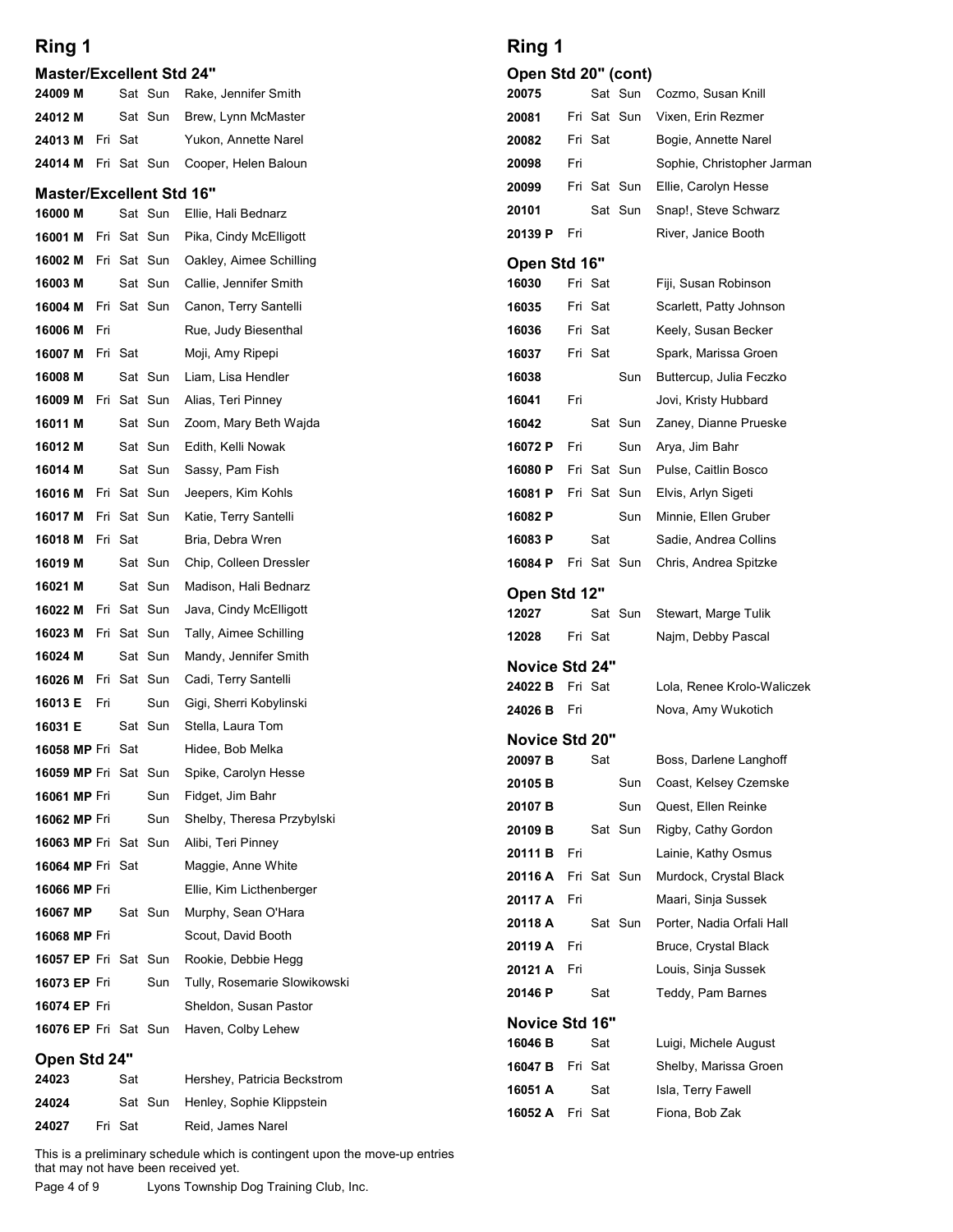| Lucy, Rich Andrews<br>Ruby, Nancy Hofmeister<br>Billy, Sandy Foster<br>Jumbo, Jessica Austriaco<br>Rodney, Marge Tulik<br>Hazel, Sandra Speva<br>Mabellene, Patricia Frost<br>Pete, Janet Wood<br>Cajun, Louis Moeckler<br>Sat Sun Ignite, Sue Rolek<br>Wrigley, Caryn Thacker<br>Zero, Tamey Yokas<br>Peyote, Mary Cheney<br>Hotsy-totsy, Dana Pike<br>Bounce, Carrie Kelly | Premier JWW 24"<br>24004<br>24007<br><b>Premier JWW 16"</b><br>16001<br>16009<br>16012<br>16014<br>16016<br>16018<br>16030<br>16031<br>16067 P<br>16073 P<br><b>Premier JWW 12"</b><br>12000<br>12003<br>12006<br>12008                                                                                                                                     | Fri<br>Fri<br>Fri<br>Fri<br>Fri                                           | Fri Sat Sun<br>Fri Sat Sun<br>Fri Sat | Sat Sun<br>Sat Sun<br>Sat Sun<br>Sat Sun<br>Sat Sun<br>Sun<br>Fri Sat Sun |                                                                                                                                                                                                                         |
|------------------------------------------------------------------------------------------------------------------------------------------------------------------------------------------------------------------------------------------------------------------------------------------------------------------------------------------------------------------------------|-------------------------------------------------------------------------------------------------------------------------------------------------------------------------------------------------------------------------------------------------------------------------------------------------------------------------------------------------------------|---------------------------------------------------------------------------|---------------------------------------|---------------------------------------------------------------------------|-------------------------------------------------------------------------------------------------------------------------------------------------------------------------------------------------------------------------|
|                                                                                                                                                                                                                                                                                                                                                                              |                                                                                                                                                                                                                                                                                                                                                             |                                                                           |                                       |                                                                           |                                                                                                                                                                                                                         |
|                                                                                                                                                                                                                                                                                                                                                                              |                                                                                                                                                                                                                                                                                                                                                             |                                                                           |                                       |                                                                           |                                                                                                                                                                                                                         |
|                                                                                                                                                                                                                                                                                                                                                                              |                                                                                                                                                                                                                                                                                                                                                             |                                                                           |                                       |                                                                           |                                                                                                                                                                                                                         |
|                                                                                                                                                                                                                                                                                                                                                                              |                                                                                                                                                                                                                                                                                                                                                             |                                                                           |                                       |                                                                           |                                                                                                                                                                                                                         |
|                                                                                                                                                                                                                                                                                                                                                                              |                                                                                                                                                                                                                                                                                                                                                             |                                                                           |                                       |                                                                           |                                                                                                                                                                                                                         |
|                                                                                                                                                                                                                                                                                                                                                                              |                                                                                                                                                                                                                                                                                                                                                             |                                                                           |                                       |                                                                           |                                                                                                                                                                                                                         |
|                                                                                                                                                                                                                                                                                                                                                                              |                                                                                                                                                                                                                                                                                                                                                             |                                                                           |                                       |                                                                           |                                                                                                                                                                                                                         |
|                                                                                                                                                                                                                                                                                                                                                                              |                                                                                                                                                                                                                                                                                                                                                             |                                                                           |                                       |                                                                           |                                                                                                                                                                                                                         |
|                                                                                                                                                                                                                                                                                                                                                                              |                                                                                                                                                                                                                                                                                                                                                             |                                                                           |                                       |                                                                           |                                                                                                                                                                                                                         |
|                                                                                                                                                                                                                                                                                                                                                                              |                                                                                                                                                                                                                                                                                                                                                             |                                                                           |                                       |                                                                           |                                                                                                                                                                                                                         |
|                                                                                                                                                                                                                                                                                                                                                                              |                                                                                                                                                                                                                                                                                                                                                             |                                                                           |                                       |                                                                           |                                                                                                                                                                                                                         |
|                                                                                                                                                                                                                                                                                                                                                                              |                                                                                                                                                                                                                                                                                                                                                             |                                                                           |                                       |                                                                           |                                                                                                                                                                                                                         |
|                                                                                                                                                                                                                                                                                                                                                                              |                                                                                                                                                                                                                                                                                                                                                             |                                                                           |                                       |                                                                           |                                                                                                                                                                                                                         |
|                                                                                                                                                                                                                                                                                                                                                                              |                                                                                                                                                                                                                                                                                                                                                             |                                                                           |                                       |                                                                           |                                                                                                                                                                                                                         |
|                                                                                                                                                                                                                                                                                                                                                                              |                                                                                                                                                                                                                                                                                                                                                             |                                                                           |                                       |                                                                           |                                                                                                                                                                                                                         |
|                                                                                                                                                                                                                                                                                                                                                                              |                                                                                                                                                                                                                                                                                                                                                             |                                                                           |                                       |                                                                           |                                                                                                                                                                                                                         |
|                                                                                                                                                                                                                                                                                                                                                                              |                                                                                                                                                                                                                                                                                                                                                             |                                                                           | Fri Sat                               |                                                                           |                                                                                                                                                                                                                         |
|                                                                                                                                                                                                                                                                                                                                                                              | 12049 P                                                                                                                                                                                                                                                                                                                                                     |                                                                           | Sat                                   |                                                                           |                                                                                                                                                                                                                         |
|                                                                                                                                                                                                                                                                                                                                                                              |                                                                                                                                                                                                                                                                                                                                                             |                                                                           |                                       |                                                                           |                                                                                                                                                                                                                         |
|                                                                                                                                                                                                                                                                                                                                                                              | <b>Premier JWW 8"</b><br>8003                                                                                                                                                                                                                                                                                                                               |                                                                           | Sat                                   |                                                                           |                                                                                                                                                                                                                         |
| Joker, Shannon Alfer                                                                                                                                                                                                                                                                                                                                                         | 8042 P                                                                                                                                                                                                                                                                                                                                                      |                                                                           |                                       | Fri Sat Sun                                                               |                                                                                                                                                                                                                         |
| Kona, Margaret Barton<br>Andiamo, Douglas Freymann                                                                                                                                                                                                                                                                                                                           | 8123 P                                                                                                                                                                                                                                                                                                                                                      | Fri                                                                       |                                       |                                                                           |                                                                                                                                                                                                                         |
| Dani, Jamie Brown                                                                                                                                                                                                                                                                                                                                                            | <b>Premier JWW 4"</b>                                                                                                                                                                                                                                                                                                                                       |                                                                           |                                       |                                                                           |                                                                                                                                                                                                                         |
| Tear'n, Robin Comp-Zelles                                                                                                                                                                                                                                                                                                                                                    | 4003 P                                                                                                                                                                                                                                                                                                                                                      |                                                                           |                                       | Sat Sun                                                                   |                                                                                                                                                                                                                         |
| Violet, Robin Rash                                                                                                                                                                                                                                                                                                                                                           |                                                                                                                                                                                                                                                                                                                                                             |                                                                           |                                       |                                                                           |                                                                                                                                                                                                                         |
| CRISPR, Deborah Hanson                                                                                                                                                                                                                                                                                                                                                       |                                                                                                                                                                                                                                                                                                                                                             |                                                                           |                                       |                                                                           |                                                                                                                                                                                                                         |
| Rhythm, Marilyn Bialas                                                                                                                                                                                                                                                                                                                                                       | 20002 M                                                                                                                                                                                                                                                                                                                                                     |                                                                           |                                       |                                                                           |                                                                                                                                                                                                                         |
| Sadie, Therese Napoli                                                                                                                                                                                                                                                                                                                                                        | 20003 M                                                                                                                                                                                                                                                                                                                                                     |                                                                           |                                       |                                                                           |                                                                                                                                                                                                                         |
| Vex, Rachel Evers                                                                                                                                                                                                                                                                                                                                                            | 20004 M                                                                                                                                                                                                                                                                                                                                                     |                                                                           |                                       |                                                                           |                                                                                                                                                                                                                         |
| Vandal, Sherry Harding                                                                                                                                                                                                                                                                                                                                                       | 20006 M                                                                                                                                                                                                                                                                                                                                                     |                                                                           |                                       |                                                                           |                                                                                                                                                                                                                         |
| Cedar, Karen Claypool                                                                                                                                                                                                                                                                                                                                                        | 20007 M                                                                                                                                                                                                                                                                                                                                                     |                                                                           |                                       |                                                                           |                                                                                                                                                                                                                         |
| Moxie, Michelle Schwartz                                                                                                                                                                                                                                                                                                                                                     | 20008 M                                                                                                                                                                                                                                                                                                                                                     |                                                                           |                                       |                                                                           |                                                                                                                                                                                                                         |
| Crystal, Mary Jane Rougeau                                                                                                                                                                                                                                                                                                                                                   | 20009 M                                                                                                                                                                                                                                                                                                                                                     |                                                                           |                                       |                                                                           |                                                                                                                                                                                                                         |
| Sharkey, Mary Lage                                                                                                                                                                                                                                                                                                                                                           | 20011 M                                                                                                                                                                                                                                                                                                                                                     |                                                                           |                                       |                                                                           |                                                                                                                                                                                                                         |
|                                                                                                                                                                                                                                                                                                                                                                              | 20012 M                                                                                                                                                                                                                                                                                                                                                     |                                                                           | Sat                                   |                                                                           |                                                                                                                                                                                                                         |
|                                                                                                                                                                                                                                                                                                                                                                              | 20013 M                                                                                                                                                                                                                                                                                                                                                     |                                                                           |                                       |                                                                           |                                                                                                                                                                                                                         |
|                                                                                                                                                                                                                                                                                                                                                                              |                                                                                                                                                                                                                                                                                                                                                             |                                                                           |                                       |                                                                           |                                                                                                                                                                                                                         |
|                                                                                                                                                                                                                                                                                                                                                                              |                                                                                                                                                                                                                                                                                                                                                             |                                                                           |                                       |                                                                           |                                                                                                                                                                                                                         |
|                                                                                                                                                                                                                                                                                                                                                                              |                                                                                                                                                                                                                                                                                                                                                             |                                                                           |                                       |                                                                           |                                                                                                                                                                                                                         |
|                                                                                                                                                                                                                                                                                                                                                                              |                                                                                                                                                                                                                                                                                                                                                             |                                                                           |                                       |                                                                           |                                                                                                                                                                                                                         |
|                                                                                                                                                                                                                                                                                                                                                                              |                                                                                                                                                                                                                                                                                                                                                             |                                                                           |                                       |                                                                           |                                                                                                                                                                                                                         |
|                                                                                                                                                                                                                                                                                                                                                                              |                                                                                                                                                                                                                                                                                                                                                             |                                                                           |                                       |                                                                           |                                                                                                                                                                                                                         |
|                                                                                                                                                                                                                                                                                                                                                                              | Skeemer, Louis Moeckler<br>Ceri, Bob Olson<br>Epic, Sue Rolek<br>Cozmo, Susan Knill<br>Wink, Mark Mroczenski<br>Aura, Brian Cohen<br>Porter, Nadia Orfali Hall<br>Rainin, Christine Bowers<br>This is a preliminary schedule which is contingent upon the move-up entries<br>that may not have been received yet.<br>Lyons Township Dog Training Club, Inc. | 20014 M<br>20016 M<br>20017 M<br>20018 M<br>20019 M<br>20021 M<br>20022 M |                                       | Fri Sat<br>Fri Sat                                                        | <b>Master/Excellent JW</b><br>20000 M Fri Sat Sun<br>Fri Sat Sun<br>Sat Sun<br>Sat Sun<br>Sat Sun<br>Fri Sat Sun<br>Sat Sun<br>Sat Sun<br>Sat Sun<br>Fri Sat Sun<br>Fri Sat Sun<br>Sat Sun<br>Sat Sun<br>Sat Sun<br>Sun |

# Ring 2

| Ring 2                                                        |     |         |                    |                                                |
|---------------------------------------------------------------|-----|---------|--------------------|------------------------------------------------|
|                                                               |     |         |                    |                                                |
|                                                               |     |         |                    |                                                |
|                                                               |     |         |                    |                                                |
| Premier JWW 24"<br>24004                                      | Fri |         |                    | Lennon, Dianne Allen                           |
| 24007                                                         |     |         | Sat Sun            | Gerard, John Pittman                           |
| Premier JWW 16"                                               |     |         |                    |                                                |
| 16001                                                         |     |         | Fri Sat Sun        | Pika, Cindy McElligott                         |
| 16009                                                         | Fri |         |                    | Alias, Teri Pinney                             |
| 16012                                                         |     |         | Sat Sun            | Edith, Kelli Nowak                             |
| 16014                                                         |     |         | Sat Sun            | Sassy, Pam Fish                                |
| 16016<br>16018                                                |     | Fri Sat | Fri Sat Sun        | Jeepers, Kim Kohls<br>Bria, Debra Wren         |
| 16030                                                         | Fri |         |                    | Fiji, Susan Robinson                           |
| 16031                                                         |     |         | Sat Sun            | Stella, Laura Tom                              |
| 16067 P                                                       |     |         | Sat Sun            | Murphy, Sean O'Hara                            |
| 16073 P                                                       |     |         | Sun                | Tully, Rosemarie Slowikowski                   |
| Premier JWW 12"                                               |     |         |                    |                                                |
| 12000                                                         | Fri |         |                    | Haley, Dan Gebhardt                            |
| 12003                                                         | Fri |         | Fri Sat Sun        | Skye, Han Yu<br>Scout, Scott Gibson            |
| 12006<br>12008                                                |     | Fri Sat |                    | Bree, Rachel Evers                             |
| 12049 P                                                       |     | Sat     |                    | Spur, Mary Cheney                              |
| Premier JWW 8"                                                |     |         |                    |                                                |
| 8003                                                          |     | Sat     |                    | Forrest, Brianna Bedrosian                     |
| 8042 P                                                        |     |         | Fri Sat Sun        | Bruiser, Brian Cohen                           |
| 8123 P                                                        | Fri |         |                    | Herbie, Phil Nuger                             |
| Premier JWW 4"                                                |     |         |                    |                                                |
| 4003 P                                                        |     |         | Sat Sun            | Teila, Sherry Speckels                         |
| <b>Master/Excellent JWW 20"</b><br><b>20000 M</b> Fri Sat Sun |     |         |                    | Winston, Betty Smith                           |
| 20002 M Fri Sat Sun                                           |     |         |                    | Kai, Robin Taylor                              |
| 20003 M                                                       |     |         | Sat Sun            | Pete, Janet Wood                               |
| 20004 M                                                       |     |         | Sat Sun            | Cajun, Louis Moeckler                          |
| 20006 M                                                       |     |         | Sat Sun            | Brew, Jennifer Smith                           |
| 20007 M                                                       |     |         | Fri Sat Sun        | Sookie, Bob Olson                              |
| 20008 M<br>20009 M                                            |     |         | Sat Sun<br>Sat Sun | Ignite, Sue Rolek<br>Wrigley, Caryn Thacker    |
| 20011 M                                                       |     |         | Sat Sun            | Zero, Tamey Yokas                              |
| 20012 M                                                       |     | Sat     |                    | Helix, Darlene Langhoff                        |
| 20013 M                                                       |     |         | Fri Sat Sun        | Simon, Nancy Kois                              |
| 20014 M                                                       |     |         | Fri Sat Sun        | Peyote, Mary Cheney                            |
| 20016 M                                                       |     |         | Sat Sun            | Kacy, Kevin Grudem                             |
| 20017 M                                                       |     |         | Sat Sun            | Blade, Pam Delaney                             |
| 20018 M<br>20019 M                                            |     | Fri Sat | Sat Sun            | Hotsy-totsy, Dana Pike<br>Bounce, Carrie Kelly |
|                                                               |     |         |                    | Joker, Shannon Alfer                           |
| <b>20021 M</b> Fri Sat                                        |     |         | Sun                |                                                |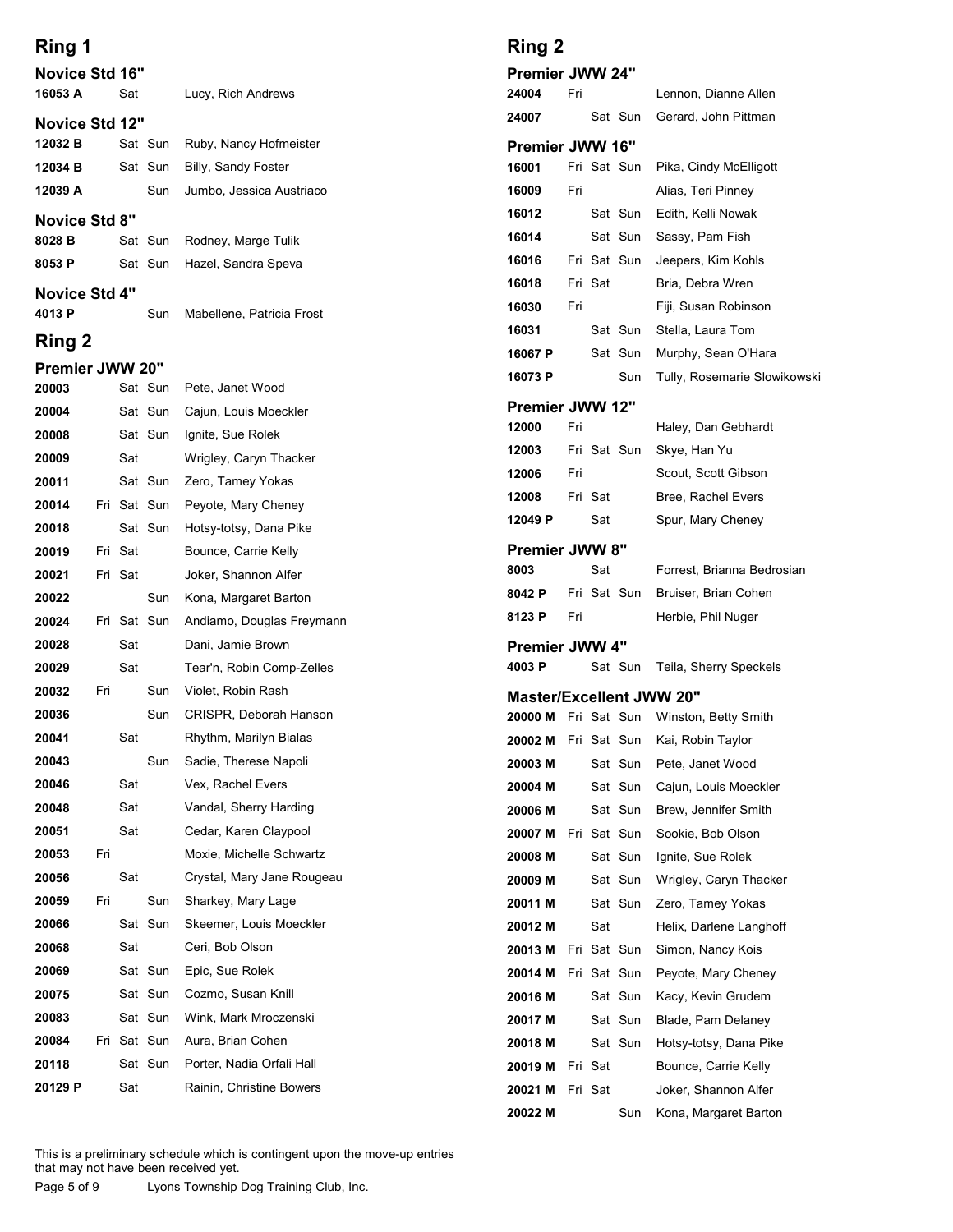#### Master/Excellent JWW 20"

| Ring 2                                                    |     |             |                        |                                                                                                                                                               | Ring 2                            |     |             |             |                                                |
|-----------------------------------------------------------|-----|-------------|------------------------|---------------------------------------------------------------------------------------------------------------------------------------------------------------|-----------------------------------|-----|-------------|-------------|------------------------------------------------|
| <b>Master/Excellent JWW 20"</b><br><b>20023 M</b> Fri Sat |     |             |                        | Remi, Megan Foley                                                                                                                                             | <b>Master/Excellent JWW 20"</b>   |     |             |             | <b>20081 E</b> Fri Sat Sun Vixen, Erin Rezmer  |
| 20024 M                                                   |     |             | Fri Sat Sun            | Andiamo, Douglas Freymann                                                                                                                                     | 20083 E                           |     |             | Sat Sun     | Wink, Mark Mroczenski                          |
| 20026 M                                                   |     |             | Sat Sun                | Gypsy, Susan Knill                                                                                                                                            | 20086 E                           |     | Fri Sat Sun |             | Flick, Arlyn Sigeti                            |
| 20028 M                                                   |     | Sat         |                        | Dani, Jamie Brown                                                                                                                                             | 20087 E                           |     |             | Sat Sun     | Cash, Donna Orlowski                           |
| 20029 M                                                   |     |             | Sat Sun                | Tear'n, Robin Comp-Zelles                                                                                                                                     | 20092 E                           |     | Fri Sat Sun |             | Twist, Dana Nelson                             |
| 20031 M                                                   |     |             | Sun                    | Kit, Tamar Cooney                                                                                                                                             | 20093 E                           | Fri |             | Sun         | Abby, Sherri Kobylinski                        |
| 20032 M<br>20033 M                                        | Fri |             | Sun<br>Sat Sun         | Violet, Robin Rash<br>Rocket, Marietta Huber                                                                                                                  | 20084 E<br>20125 MP Fri Sat Sun   |     | Fri Sat Sun |             | Aura, Brian Cohen<br>Oak, Karen Claypool       |
| 20034 M                                                   |     |             | Sat Sun                | Lottie, Jennifer Smith                                                                                                                                        | 20126 MP                          |     | Sat         |             | Gator, Rachel Evers                            |
| 20036 M                                                   |     |             | Fri Sat Sun            | CRISPR, Deborah Hanson                                                                                                                                        | 20127 MP                          |     |             | Sat Sun     | Lars, Kelly Adam                               |
| 20037 M                                                   |     |             | Fri Sat Sun            | Mike, Jill Bochte                                                                                                                                             | 20128 MP Fri Sat                  |     |             |             | Brinkley, Ruth Ann Van Noort                   |
| 20038 M                                                   |     |             | Sat Sun                | Chapter, Jennifer Smith                                                                                                                                       | 20129 MP                          |     |             | Sat Sun     | Rainin, Christine Bowers                       |
| 20039 M                                                   | Fri |             | Sun                    | Max, Elaine Nickels                                                                                                                                           | 20131 MP                          |     |             | Sat Sun     | Zip!, Heather Mengarelli                       |
| 20041 M                                                   |     |             | Fri Sat Sun            | Rhythm, Marilyn Bialas                                                                                                                                        | 20132 MP                          |     |             |             | Sat Sun Sheldon, Mary Beth Wajda               |
| 20042 M                                                   |     | Fri Sat Sun |                        | Trig, Katie Grunow                                                                                                                                            | <b>Master/Excellent JWW 24"</b>   |     |             |             |                                                |
| 20043 M<br>20044 M                                        |     |             | Sat Sun<br>Fri Sat Sun | Sadie, Therese Napoli<br>Motley, JoAnne Troesch                                                                                                               | 24000 M Fri Sat Sun               |     |             |             | Misty, Helen Baloun                            |
| 20046 M                                                   |     | Sat         |                        | Vex, Rachel Evers                                                                                                                                             | 24001 M Fri Sat<br>24002 M        |     |             | Sat Sun     | Vinny, Jeanine Angeli<br>Chill, Teresa Higgins |
| 20047 M                                                   |     |             | Sun                    | Suzie Q, Heidi Warren                                                                                                                                         | 24003 M Fri Sat                   |     |             |             | Vader, Nicholas Narel                          |
| 20048 M                                                   |     |             | Fri Sat Sun            | Vandal, Sherry Harding                                                                                                                                        | <b>24004 M</b> Fri Sat Sun        |     |             |             | Lennon, Dianne Allen                           |
| 20049 M                                                   |     | Sat         |                        | Coral, Michele August                                                                                                                                         | 24006 M Fri Sat                   |     |             |             | Eddie, Anne White                              |
| 20051 M                                                   |     |             | Fri Sat Sun            | Cedar, Karen Claypool                                                                                                                                         | 24007 M                           |     |             | Sat Sun     | Gerard, John Pittman                           |
| 20053 M                                                   | Fri |             |                        | Moxie, Michelle Schwartz                                                                                                                                      | 24008 M Fri Sat                   |     |             |             | Turbo, James Narel                             |
| 20056 M                                                   |     |             | Fri Sat Sun            | Crystal, Mary Jane Rougeau                                                                                                                                    | 24009 M                           |     |             | Sat Sun     | Rake, Jennifer Smith                           |
| 20057 M<br>20058 M                                        |     |             | Sat Sun<br>Sat Sun     | Maya, Marion Kasch<br>Judy, John Pittman                                                                                                                      | 24011 M Fri                       |     |             |             | Pongo, Phil Nuger                              |
| 20059 M                                                   |     | Fri Sat Sun |                        | Sharkey, Mary Lage                                                                                                                                            | 24012 M<br>24013 M Fri            |     |             | Sat Sun     | Brew, Lynn McMaster<br>Yukon, Annette Narel    |
| 20061 M                                                   |     | Fri Sat Sun |                        | Quinn, Betty Smith                                                                                                                                            | <b>24014 M</b> Fri Sat Sun        |     |             |             | Cooper, Helen Baloun                           |
| 20062 M                                                   |     |             | Fri Sat Sun            | Schemer, Anne Riba                                                                                                                                            | 24013 E                           |     | Sat         |             | Yukon, Annette Narel                           |
| 20063 M                                                   |     | Fri Sat Sun |                        | Raze, Robin Taylor                                                                                                                                            | <b>Master/Excellent JWW 16"</b>   |     |             |             |                                                |
| 20064 M                                                   |     |             | Sat Sun                | Pippa, Janet Wood                                                                                                                                             | 16000 M                           |     |             | Sat Sun     | Ellie, Hali Bednarz                            |
| 20066 M                                                   |     |             | Sat Sun                | Skeemer, Louis Moeckler                                                                                                                                       | <b>16001 M</b> Fri Sat Sun        |     |             |             | Pika, Cindy McElligott                         |
| 20067 M                                                   |     |             | Sat Sun                | Strip, Jennifer Smith                                                                                                                                         | <b>16002 M</b> Fri Sat Sun        |     |             |             | Oakley, Aimee Schilling                        |
| 20068 M<br>20069 M                                        |     | Fri Sat Sun | Sat Sun                | Ceri, Bob Olson<br>Epic, Sue Rolek                                                                                                                            | 16003 M                           |     |             | Sat Sun     | Callie, Jennifer Smith                         |
| 20071 M                                                   |     |             | Sat Sun                | Delta, Caryn Thacker                                                                                                                                          | 16004 M                           |     |             | Fri Sat Sun | Canon, Terry Santelli                          |
| 20088 M                                                   |     |             | Sat Sun                | Frankie, Amanda Petrowich                                                                                                                                     | 16006 M                           | Fri |             |             | Rue, Judy Biesenthal                           |
| 20001 E                                                   |     |             | Sat Sun                | Woodstock, Marietta Huber                                                                                                                                     | <b>16007 M</b> Fri Sat<br>16008 M |     |             | Sat Sun     | Moji, Amy Ripepi<br>Liam, Lisa Hendler         |
| 20023 E                                                   |     |             | Sun                    | Remi, Megan Foley                                                                                                                                             | 16009 M Fri Sat Sun               |     |             |             | Alias, Teri Pinney                             |
| 20027 E                                                   | Fri |             |                        | Brodie, Ellen Mack                                                                                                                                            | 16011 M                           |     |             | Sat Sun     | Zoom, Mary Beth Wajda                          |
| 20052 E                                                   |     | Fri Sat Sun |                        | Trip, Carol Nightingale                                                                                                                                       | 16012 M                           |     |             | Sat Sun     | Edith, Kelli Nowak                             |
| 20075 E                                                   |     |             | Sat Sun                | Cozmo, Susan Knill                                                                                                                                            | 16013 M Fri                       |     |             | Sun         | Gigi, Sherri Kobylinski                        |
| 20076 E<br>20078 E Fri Sat                                |     | Sat         |                        | Universe, Rachel Evers<br>Tux, Debra Walczak                                                                                                                  | 16014 M                           |     |             |             | Sat Sun Sassy, Pam Fish                        |
| 20079 E                                                   |     |             | Sat Sun                | Missy, Lynn McMaster                                                                                                                                          |                                   |     |             |             | <b>16016 M</b> Fri Sat Sun Jeepers, Kim Kohls  |
|                                                           |     |             |                        |                                                                                                                                                               | 16017 M Fri Sat Sun               |     |             |             | Katie, Terry Santelli                          |
| Page 6 of 9                                               |     |             |                        | This is a preliminary schedule which is contingent upon the move-up entries<br>that may not have been received yet.<br>Lyons Township Dog Training Club, Inc. |                                   |     |             |             |                                                |

### Ring 2

#### Master/Excellent JWW 20"

| Ring 2                          |     |         |             |                              |
|---------------------------------|-----|---------|-------------|------------------------------|
| <b>Master/Excellent JWW 20"</b> |     |         |             |                              |
| 20081 E                         |     |         | Fri Sat Sun | Vixen, Erin Rezmer           |
| 20083 E                         |     |         | Sat Sun     | Wink, Mark Mroczenski        |
| 20086 E                         |     |         | Fri Sat Sun | Flick, Arlyn Sigeti          |
| 20087 E                         |     |         | Sat Sun     | Cash, Donna Orlowski         |
| 20092 E                         |     |         | Fri Sat Sun | Twist, Dana Nelson           |
| 20093 E                         | Fri |         | Sun         | Abby, Sherri Kobylinski      |
| 20084 E                         |     |         | Fri Sat Sun | Aura, Brian Cohen            |
| 20125 MP Fri Sat Sun            |     |         |             | Oak, Karen Claypool          |
| 20126 MP                        |     | Sat     |             | Gator, Rachel Evers          |
| 20127 MP                        |     |         | Sat Sun     | Lars, Kelly Adam             |
| 20128 MP Fri Sat                |     |         |             | Brinkley, Ruth Ann Van Noort |
| 20129 MP                        |     |         | Sat Sun     | Rainin, Christine Bowers     |
| 20131 MP                        |     |         | Sat Sun     | Zip!, Heather Mengarelli     |
| 20132 MP                        |     |         | Sat Sun     | Sheldon, Mary Beth Wajda     |
| <b>Master/Excellent JWW 24"</b> |     |         |             |                              |
| 24000 M                         |     |         | Fri Sat Sun | Misty, Helen Baloun          |
| 24001 M                         |     | Fri Sat |             | Vinny, Jeanine Angeli        |
| 24002 M                         |     |         | Sat Sun     | Chill, Teresa Higgins        |
| 24003 M                         |     | Fri Sat |             | Vader, Nicholas Narel        |
| 24004 M                         |     |         | Fri Sat Sun | Lennon, Dianne Allen         |
| 24006 M                         |     | Fri Sat |             | Eddie, Anne White            |
| 24007 M                         |     |         | Sat Sun     | Gerard, John Pittman         |
| 24008 M                         |     | Fri Sat |             | Turbo, James Narel           |
| 24009 M                         |     |         | Sat Sun     | Rake, Jennifer Smith         |
| 24011 M                         | Fri |         |             | Pongo, Phil Nuger            |
|                                 |     |         | Sat Sun     | Brew, Lynn McMaster          |

| 20093 E                         | Fri |             | Sun         | Abby, Sherri Kobylinski      |
|---------------------------------|-----|-------------|-------------|------------------------------|
| 20084 E                         |     |             | Fri Sat Sun | Aura, Brian Cohen            |
| 20125 MP Fri Sat Sun            |     |             |             | Oak, Karen Claypool          |
| 20126 MP                        |     | Sat         |             | Gator, Rachel Evers          |
| 20127 MP                        |     |             | Sat Sun     | Lars, Kelly Adam             |
| 20128 MP Fri Sat                |     |             |             | Brinkley, Ruth Ann Van Noort |
| 20129 MP                        |     |             | Sat Sun     | Rainin, Christine Bowers     |
| 20131 MP                        |     |             | Sat Sun     | Zip!, Heather Mengarelli     |
| 20132 MP                        |     |             | Sat Sun     | Sheldon, Mary Beth Wajda     |
| <b>Master/Excellent JWW 24"</b> |     |             |             |                              |
| 24000 M                         |     | Fri Sat Sun |             | Misty, Helen Baloun          |
| 24001 M                         |     | Fri Sat     |             | Vinny, Jeanine Angeli        |
| 24002 M                         |     |             | Sat Sun     | Chill, Teresa Higgins        |
| 24003 M                         |     | Fri Sat     |             | Vader, Nicholas Narel        |
| 24004 M                         |     |             | Fri Sat Sun | Lennon, Dianne Allen         |
| 24006 M                         |     | Fri Sat     |             | Eddie, Anne White            |
| 24007 M                         |     |             | Sat Sun     | Gerard, John Pittman         |
| 24008 M                         |     | Fri Sat     |             | Turbo, James Narel           |
| 24009 M                         |     |             | Sat Sun     | Rake, Jennifer Smith         |
| 24011 M                         | Fri |             |             | Pongo, Phil Nuger            |
| 24012 M                         |     |             | Sat Sun     | Brew, Lynn McMaster          |
| 24013 M                         | Fri |             |             | Yukon, Annette Narel         |
| 24014 M                         |     |             | Fri Sat Sun | Cooper, Helen Baloun         |
| 24013 E                         |     | Sat         |             | Yukon, Annette Narel         |
| <b>Master/Excellent JWW 16"</b> |     |             |             |                              |
| 16000 M                         |     |             | Sat Sun     | Ellie, Hali Bednarz          |
| 16001 M                         |     |             | Fri Sat Sun | Pika, Cindy McElligott       |
| 16002 M                         |     |             | Fri Sat Sun | Oakley, Aimee Schilling      |
| 16003 M                         |     |             | Sat Sun     | Callie, Jennifer Smith       |
| 16004 M                         |     |             | Fri Sat Sun | Canon, Terry Santelli        |
| 16006 M                         | Fri |             |             | Rue, Judy Biesenthal         |
| 16007 M                         |     | Fri Sat     |             | Moji, Amy Ripepi             |
| 16008 M                         |     |             | Sat Sun     | Liam, Lisa Hendler           |
| 16009 M                         |     | Fri Sat Sun |             | Alias, Teri Pinney           |

#### Master/Excellent JWW 16"

| 24004 M                         |     | Fri Sat Sun |             | Lennon, Dianne Allen    |
|---------------------------------|-----|-------------|-------------|-------------------------|
| 24006 M                         |     | Fri Sat     |             | Eddie, Anne White       |
| 24007 M                         |     |             | Sat Sun     | Gerard, John Pittman    |
| 24008 M                         |     | Fri Sat     |             | Turbo, James Narel      |
| 24009 M                         |     |             | Sat Sun     | Rake, Jennifer Smith    |
| 24011 M                         | Fri |             |             | Pongo, Phil Nuger       |
| 24012 M                         |     |             | Sat Sun     | Brew, Lynn McMaster     |
| 24013 M                         | Fri |             |             | Yukon, Annette Narel    |
| 24014 M                         |     | Fri Sat Sun |             | Cooper, Helen Baloun    |
| 24013 E                         |     | Sat         |             | Yukon, Annette Narel    |
| <b>Master/Excellent JWW 16"</b> |     |             |             |                         |
| 16000 M                         |     |             | Sat Sun     | Ellie, Hali Bednarz     |
| 16001 M                         |     | Fri Sat Sun |             | Pika, Cindy McElligott  |
| 16002 M                         |     | Fri Sat Sun |             | Oakley, Aimee Schilling |
| 16003 M                         |     |             | Sat Sun     | Callie, Jennifer Smith  |
| 16004 M                         |     |             | Fri Sat Sun | Canon, Terry Santelli   |
| 16006 M                         | Fri |             |             | Rue, Judy Biesenthal    |
| 16007 M                         |     | Fri Sat     |             | Moji, Amy Ripepi        |
| 16008 M                         |     |             | Sat Sun     | Liam, Lisa Hendler      |
| 16009 M                         |     |             | Fri Sat Sun | Alias, Teri Pinney      |
| 16011 M                         |     |             | Sat Sun     | Zoom, Mary Beth Wajda   |
| 16012 M                         |     |             | Sat Sun     | Edith, Kelli Nowak      |
| 16013 M                         | Fri |             | Sun         | Gigi, Sherri Kobylinski |
| 16014 M                         |     |             | Sat Sun     | Sassy, Pam Fish         |
| 16016 M                         |     | Fri Sat Sun |             | Jeepers, Kim Kohls      |
| 16017 M                         |     | Fri Sat Sun |             | Katie, Terry Santelli   |
|                                 |     |             |             |                         |
|                                 |     |             |             |                         |
|                                 |     |             |             |                         |
|                                 |     |             |             |                         |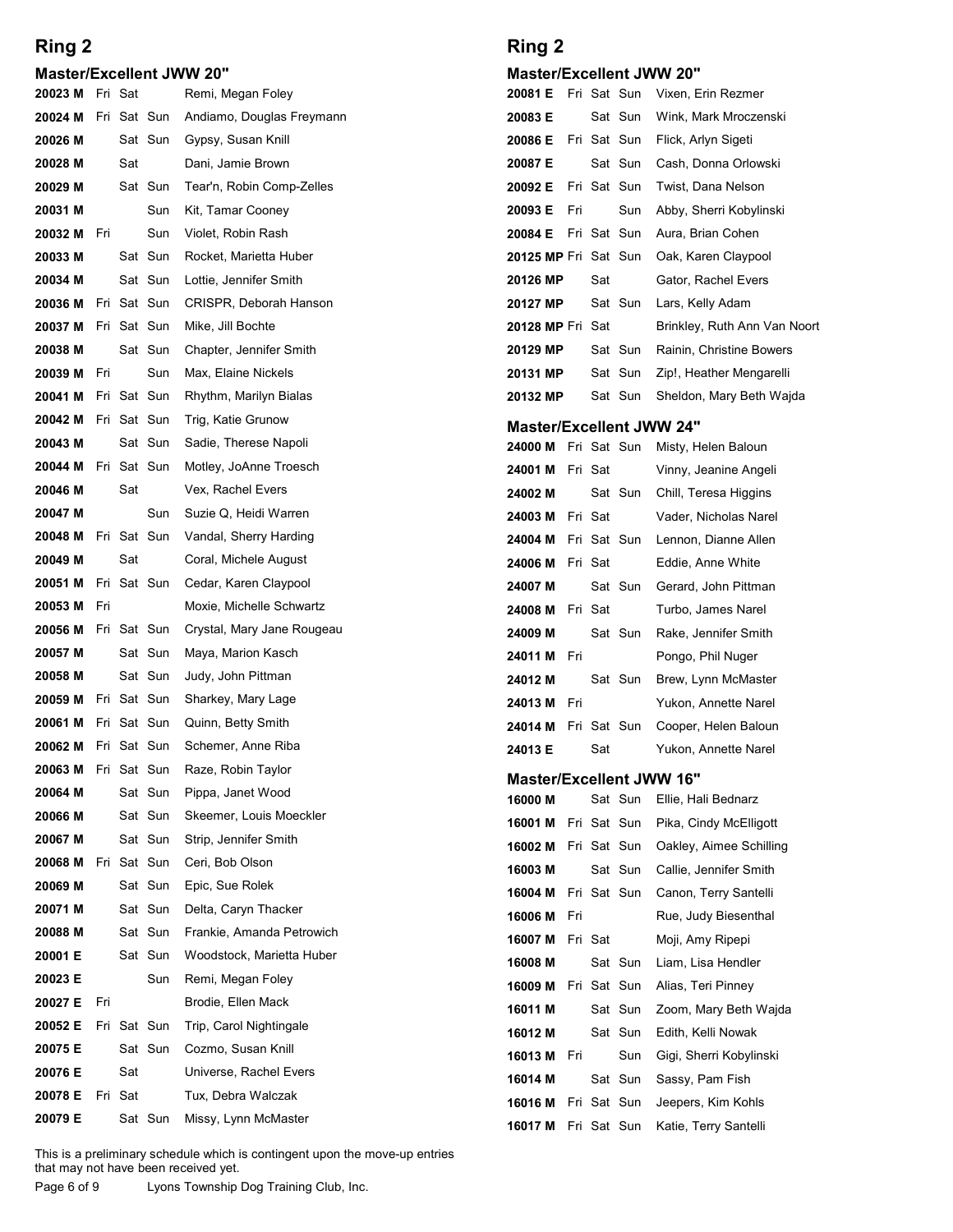#### Master/Excellent JWW 16"

| Ring 2                                                    |     |         |             |                                          | Ring 2                                                    |     |         |                            |  |
|-----------------------------------------------------------|-----|---------|-------------|------------------------------------------|-----------------------------------------------------------|-----|---------|----------------------------|--|
|                                                           |     |         |             |                                          |                                                           |     |         |                            |  |
| <b>Master/Excellent JWW 16"</b><br><b>16018 M</b> Fri Sat |     |         |             | Bria, Debra Wren                         | <b>Master/Excellent JW</b><br><b>12056 EP Fri Sat Sun</b> |     |         |                            |  |
| 16019 M                                                   |     |         | Sat Sun     | Chip, Colleen Dressler                   | <b>Master/Excellent JW</b>                                |     |         |                            |  |
| 16021 M                                                   |     |         | Sat Sun     | Madison, Hali Bednarz                    | 8000 M                                                    |     |         | Fri Sat Sun                |  |
| 16022 M                                                   |     |         | Fri Sat Sun | Java, Cindy McElligott                   | 8001 M                                                    |     |         | Sat Sun                    |  |
| 16023 M                                                   |     |         | Fri Sat Sun | Tally, Aimee Schilling                   | 8002 M                                                    |     |         | Sun                        |  |
| 16024 M                                                   |     |         | Sat Sun     | Mandy, Jennifer Smith                    | 8003 M                                                    |     |         | Sat Sun                    |  |
| 16026 M                                                   |     |         | Fri Sat Sun | Cadi, Terry Santelli                     | 8006 M                                                    |     | Sat     |                            |  |
| 16030 E                                                   |     | Fri Sat |             | Fiji, Susan Robinson                     | 8007 M                                                    |     |         | Sat Sun                    |  |
| 16031 E                                                   |     |         | Sat Sun     | Stella, Laura Tom                        | 8008 M                                                    |     |         | Sun                        |  |
| <b>16058 MP Fri Sat</b>                                   |     |         |             | Hidee, Bob Melka                         | 8009 M                                                    |     |         | Sat Sun                    |  |
| 16059 MP Fri Sat Sun                                      |     |         |             | Spike, Carolyn Hesse                     | 8011 M                                                    |     |         | Fri Sat Sun                |  |
| 16061 MP Fri                                              |     |         | Sun         | Fidget, Jim Bahr                         | 8012 M                                                    | Fri |         |                            |  |
| 16062 MP Fri                                              |     |         | Sun         | Shelby, Theresa Przybylski               | 8013 M                                                    |     | Fri Sat |                            |  |
| <b>16063 MP Fri Sat Sun</b><br><b>16064 MP Fri Sat</b>    |     |         |             | Alibi, Teri Pinney<br>Maggie, Anne White | 8014 M                                                    | Fri |         |                            |  |
| 16066 MP Fri                                              |     |         |             | Ellie, Kim Licthenberger                 | 8016 M                                                    |     |         | Fri Sat Sun                |  |
| 16067 MP                                                  |     |         | Sat Sun     | Murphy, Sean O'Hara                      | 8017 M<br>8021 E                                          |     |         | Fri Sat Sun<br>Fri Sat Sun |  |
| 16068 MP Fri                                              |     |         |             | Scout, David Booth                       | 8037 MP Fri Sat Sun                                       |     |         |                            |  |
| 16073 EP Fri                                              |     |         | Sun         | Tully, Rosemarie Slowikowski             | 8038 MP Fri Sat                                           |     |         |                            |  |
| 16076 EP Fri Sat Sun                                      |     |         |             | Haven, Colby Lehew                       | 8039 MP Fri Sat Sun                                       |     |         |                            |  |
| <b>Master/Excellent JWW 12"</b>                           |     |         |             |                                          | 8041 MP                                                   |     | Sat     |                            |  |
| <b>12000 M</b> Fri Sat                                    |     |         |             | Haley, Dan Gebhardt                      | 8042 MP Fri Sat Sun                                       |     |         |                            |  |
| 12001 M                                                   |     |         | Sat Sun     | Alit, Blanca Kusumosurarso               | 8043 MP                                                   |     |         | Sat Sun                    |  |
| 12002 M                                                   |     |         | Fri Sat Sun | Ditto, Mary Doyle                        | <b>Master/Excellent JW</b>                                |     |         |                            |  |
| 12003 M                                                   |     |         | Fri Sat Sun | Skye, Han Yu                             | 4000 MP                                                   |     |         | Sun                        |  |
| 12004 M                                                   |     |         | Fri Sat Sun | Brio, Faye Roche                         | 4001 MP Fri                                               |     |         |                            |  |
| 12006 M                                                   | Fri |         |             | Scout, Scott Gibson                      | 4002 MP                                                   |     |         | Sun                        |  |
| 12007 M                                                   |     |         | Fri Sat Sun | Aleena, Supavee Janlekha                 | 4003 MP                                                   |     |         | Sat Sun                    |  |
| 12008 M                                                   |     | Fri Sat |             | Bree, Rachel Evers                       | 8004 MP                                                   |     |         | Sat Sun                    |  |
| 12009 M                                                   |     |         | Sat Sun     | Ice, Lori Farkas                         |                                                           |     |         |                            |  |

### Master/Excellent JWW 12"

| 16061 MP Fri                    |     |         | Sun     | Fidget, Jim Bahr                                                                                                    | 8012 M                     | Fri |         |             |  |
|---------------------------------|-----|---------|---------|---------------------------------------------------------------------------------------------------------------------|----------------------------|-----|---------|-------------|--|
| <b>16062 MP Fri</b>             |     |         | Sun     | Shelby, Theresa Przybylski                                                                                          | 8013 M                     |     | Fri Sat |             |  |
| <b>16063 MP Fri Sat Sun</b>     |     |         |         | Alibi, Teri Pinney                                                                                                  | 8014 M                     | Fri |         |             |  |
| <b>16064 MP Fri Sat</b>         |     |         |         | Maggie, Anne White                                                                                                  | 8016 M                     |     |         | Fri Sat Sun |  |
| 16066 MP Fri                    |     |         |         | Ellie, Kim Licthenberger                                                                                            | 8017 M                     |     |         | Fri Sat Sun |  |
| 16067 MP                        |     |         | Sat Sun | Murphy, Sean O'Hara                                                                                                 | 8021 E                     |     |         | Fri Sat Sun |  |
| <b>16068 MP Fri</b>             |     |         |         | Scout, David Booth                                                                                                  | 8037 MP Fri Sat Sun        |     |         |             |  |
| <b>16073 EP Fri</b>             |     |         | Sun     | Tully, Rosemarie Slowikowski                                                                                        | 8038 MP Fri Sat            |     |         |             |  |
| <b>16076 EP</b> Fri Sat Sun     |     |         |         | Haven, Colby Lehew                                                                                                  | 8039 MP Fri Sat Sun        |     |         |             |  |
| <b>Master/Excellent JWW 12"</b> |     |         |         |                                                                                                                     | 8041 MP                    |     | Sat     |             |  |
| <b>12000 M</b> Fri Sat          |     |         |         | Haley, Dan Gebhardt                                                                                                 | 8042 MP Fri Sat Sun        |     |         |             |  |
| 12001 M                         |     |         | Sat Sun | Alit, Blanca Kusumosurarso                                                                                          | 8043 MP                    |     |         | Sat Sun     |  |
| <b>12002 M</b> Fri Sat Sun      |     |         |         | Ditto, Mary Doyle                                                                                                   | <b>Master/Excellent JW</b> |     |         |             |  |
| 12003 M Fri Sat Sun             |     |         |         | Skye, Han Yu                                                                                                        | 4000 MP                    |     |         | Sun         |  |
| <b>12004 M</b> Fri Sat Sun      |     |         |         | Brio, Faye Roche                                                                                                    | 4001 MP Fri                |     |         |             |  |
| 12006 M Fri                     |     |         |         | Scout, Scott Gibson                                                                                                 | 4002 MP                    |     |         | Sun         |  |
| <b>12007 M</b> Fri Sat Sun      |     |         |         | Aleena, Supavee Janlekha                                                                                            | 4003 MP                    |     |         | Sat Sun     |  |
| <b>12008 M</b> Fri Sat          |     |         |         | Bree, Rachel Evers                                                                                                  | 8004 MP                    |     |         | Sat Sun     |  |
| 12009 M                         |     |         | Sat Sun | Ice, Lori Farkas                                                                                                    | Open JWW 24"               |     |         |             |  |
| 12011 M                         | Fri |         |         | McCubbie, Scott Persky                                                                                              | 24022                      |     | Fri Sat |             |  |
| 12012 M                         |     |         | Sat Sun | Spöke, Joan Bennett                                                                                                 | 24024                      |     |         | Sat Sun     |  |
| 12013 M Fri                     |     |         |         | Lola, Ellen Mack                                                                                                    | 24026                      | Fri |         |             |  |
| <b>12014 M</b> Fri Sat Sun      |     |         |         | Katey, Colleen Sands                                                                                                | 24027                      |     | Fri Sat |             |  |
| 12016 M Fri Sat                 |     |         |         | Rigs, Chris Baumann                                                                                                 | 24028                      |     |         | Sat Sun     |  |
| 12017 M Fri Sat                 |     |         |         | Desi, Saryn Sands                                                                                                   | Open JWW 20"               |     |         |             |  |
| 12021 E                         |     | Fri Sat |         | Zipper, Susan Robinson                                                                                              | 20054                      | Fri |         |             |  |
| 12022 E                         |     |         | Sat Sun | Bella, Richard Mayer                                                                                                | 20077                      |     |         | Sat Sun     |  |
| 12044 MP Fri Sat Sun            |     |         |         | River, Lou Ann Franicich                                                                                            | 20082                      |     | Fri Sat |             |  |
| <b>12046 MP Fri</b>             |     |         |         | Chai, Cindy McElligott                                                                                              | 20089                      | Fri |         |             |  |
| <b>12047 MP Fri</b>             |     |         |         | Haven, Kristy Hubbard                                                                                               | 20091                      |     |         | Sat Sun     |  |
| 12048 MP Fri                    |     |         | Sun     | Helix, Deborah Hanson                                                                                               | 20097                      |     | Sat     |             |  |
| 12049 MP                        |     |         | Sun     | Spur, Mary Cheney                                                                                                   | 20098                      | Fri |         |             |  |
| 12051 MP Fri                    |     |         |         | Watson, Kirsten Ahlen                                                                                               | 20099                      |     |         | Fri Sat Sun |  |
| <b>12052 MP Fri Sat</b>         |     |         |         | Trace, Linda Parrilli                                                                                               |                            |     |         |             |  |
|                                 |     |         |         | This is a preliminary schedule which is contingent upon the move-up entries<br>that may not have been received yet. |                            |     |         |             |  |
| Page 7 of 9                     |     |         |         | Lyons Township Dog Training Club, Inc.                                                                              |                            |     |         |             |  |
|                                 |     |         |         |                                                                                                                     |                            |     |         |             |  |
|                                 |     |         |         |                                                                                                                     |                            |     |         |             |  |
|                                 |     |         |         |                                                                                                                     |                            |     |         |             |  |
|                                 |     |         |         |                                                                                                                     |                            |     |         |             |  |

### Ring 2

#### Master/Excellent JWW 12"

#### Master/Excellent JWW 8"

| <b>Ring 2</b>                     |         |                                            | Ring 2                          |         |                        |                                                |
|-----------------------------------|---------|--------------------------------------------|---------------------------------|---------|------------------------|------------------------------------------------|
| <b>Master/Excellent JWW 16"</b>   |         |                                            | <b>Master/Excellent JWW 12"</b> |         |                        |                                                |
| 16018 M Fri Sat                   |         | Bria, Debra Wren                           |                                 |         |                        | 12056 EP Fri Sat Sun Molly, Andrea Spitzke     |
| 16019 M                           | Sat Sun | Chip, Colleen Dressler                     | <b>Master/Excellent JWW 8"</b>  |         |                        |                                                |
| 16021 M                           | Sat Sun | Madison, Hali Bednarz                      | 8000 M                          |         | Fri Sat Sun            | Mellow, Susan Chapman                          |
| <b>16022 M</b> Fri Sat Sun        |         | Java, Cindy McElligott                     | 8001 M                          |         | Sat Sun                | Zoom, Beth Rogers                              |
| <b>16023 M</b> Fri Sat Sun        |         | Tally, Aimee Schilling                     | 8002 M                          |         | Sun                    | Evie, Patricia Frost                           |
| 16024 M                           | Sat Sun | Mandy, Jennifer Smith                      | 8003 M                          |         | Sat Sun                | Forrest, Brianna Bedrosian                     |
| <b>16026 M</b> Fri Sat Sun        |         | Cadi, Terry Santelli                       | 8006 M                          |         | Sat                    | Kensington, Kathryn McIntyre                   |
| <b>16030 E</b> Fri Sat<br>16031 E | Sat Sun | Fiji, Susan Robinson<br>Stella, Laura Tom  | 8007 M                          |         | Sat Sun                | Daisy, Laura Donaldson                         |
| <b>16058 MP Fri Sat</b>           |         | Hidee, Bob Melka                           | 8008 M                          |         | Sun                    | Skechers, Jodi Zandstra                        |
| 16059 MP Fri Sat Sun              |         | Spike, Carolyn Hesse                       | 8009 M                          |         | Sat Sun<br>Fri Sat Sun | Tikka, Linda Bolotin<br>Talulla, Jillian Dirks |
| <b>16061 MP Fri</b>               | Sun     | Fidget, Jim Bahr                           | 8011 M<br>8012 M                | Fri     |                        | Pip, Scott Gibson                              |
| <b>16062 MP Fri</b>               | Sun     | Shelby, Theresa Przybylski                 | 8013 M                          | Fri Sat |                        | Digby, Jeanine Angeli                          |
| 16063 MP Fri Sat Sun              |         | Alibi, Teri Pinney                         | 8014 M                          | Fri     |                        | Jett, Linda Raphael                            |
| 16064 MP Fri Sat                  |         | Maggie, Anne White                         | 8016 M                          |         | Fri Sat Sun            | Gigolo, Mary Doyle                             |
| 16066 MP Fri                      |         | Ellie, Kim Licthenberger                   | 8017 M                          |         | Fri Sat Sun            | Bean, Susan Chapman                            |
| 16067 MP                          | Sat Sun | Murphy, Sean O'Hara                        | 8021 E                          |         | Fri Sat Sun            | Spice, Donna Angeleri                          |
| 16068 MP Fri                      |         | Scout, David Booth                         | 8037 MP                         |         | Fri Sat Sun            | Snickers, Irene Meyer                          |
| 16073 EP Fri                      | Sun     | Tully, Rosemarie Slowikowski               | 8038 MP                         | Fri Sat |                        | Soleil, Debra Wren                             |
|                                   |         | 16076 EP Fri Sat Sun Haven, Colby Lehew    | 8039 MP Fri Sat Sun             |         |                        | Tango, Debby Pascal                            |
| <b>Master/Excellent JWW 12"</b>   |         |                                            | 8041 MP                         |         | Sat                    | Pink, Debra Steele                             |
| 12000 M Fri Sat                   |         | Haley, Dan Gebhardt                        | 8042 MP Fri Sat Sun             |         |                        | Bruiser, Brian Cohen                           |
| 12001 M                           | Sat Sun | Alit, Blanca Kusumosurarso                 | 8043 MP                         |         | Sat Sun                | Nitro, Sheryl Harris                           |
| 12002 M Fri Sat Sun               |         | Ditto, Mary Doyle                          | <b>Master/Excellent JWW 4"</b>  |         |                        |                                                |
| 12003 M Fri Sat Sun               |         | Skye, Han Yu                               | 4000 MP                         |         | Sun                    | Magic, Cathy Abele                             |
| 12004 M Fri Sat Sun               |         | Brio, Faye Roche                           | 4001 MP Fri                     |         |                        | Minx, Amy Wukotich                             |
| 12006 M Fri                       |         | Scout, Scott Gibson                        | 4002 MP                         |         | Sun                    | Emme, Beth Rogers                              |
| <b>12007 M</b> Fri Sat Sun        |         | Aleena, Supavee Janlekha                   | 4003 MP                         |         | Sat Sun                | Teila, Sherry Speckels                         |
| 12008 M Fri Sat                   |         | Bree, Rachel Evers                         | 8004 MP                         |         | Sat Sun                | Gretzky, Maria Sutjiamin                       |
| 12009 M                           | Sat Sun | Ice, Lori Farkas                           | Open JWW 24"                    |         |                        |                                                |
| 12011 M Fri                       |         | McCubbie, Scott Persky                     | 24022                           | Fri Sat |                        | Lola, Renee Krolo-Waliczek                     |
| 12012 M                           | Sat Sun | Spöke, Joan Bennett                        | 24024                           |         | Sat Sun                | Henley, Sophie Klippstein                      |
| 12013 M Fri                       |         | Lola, Ellen Mack                           | 24026                           | Fri     |                        | Nova, Amy Wukotich                             |
| 12014 M Fri Sat Sun               |         | Katey, Colleen Sands                       | 24027                           | Fri Sat |                        | Reid, James Narel                              |
| 12016 M Fri Sat                   |         | Rigs, Chris Baumann                        | 24028                           |         | Sat Sun                | Morey, Diane Dings                             |
| 12017 M Fri Sat                   |         | Desi, Saryn Sands                          | Open JWW 20"                    |         |                        |                                                |
| 12021 E Fri Sat                   |         | Zipper, Susan Robinson                     | 20054                           | Fri     |                        | Rizzi, Michelle Riccelli                       |
| 12022 E                           | Sat Sun | Bella, Richard Mayer                       | 20077                           |         | Sat Sun                | Charm, Heather Mengarelli                      |
| 12044 MP Fri Sat Sun              |         | River, Lou Ann Franicich                   | 20082                           | Fri Sat |                        | Bogie, Annette Narel                           |
| 12046 MP Fri                      |         | Chai, Cindy McElligott                     | 20089                           | Fri     |                        | Lyra, Steve Cannon                             |
| 12047 MP Fri                      |         | Haven, Kristy Hubbard                      | 20091                           |         | Sat Sun                | Fanta, Brianna Bedrosian                       |
| <b>12048 MP Fri</b>               | Sun     | Helix, Deborah Hanson                      | 20097                           |         | Sat                    | Boss, Darlene Langhoff                         |
| 12049 MP<br>12051 MP Fri          | Sun     | Spur, Mary Cheney<br>Watson, Kirsten Ahlen | 20098                           | Fri     |                        | Sophie, Christopher Jarman                     |
| 12052 MP Fri Sat                  |         |                                            | 20099                           |         |                        | Fri Sat Sun Ellie, Carolyn Hesse               |
|                                   |         | Trace, Linda Parrilli                      |                                 |         |                        |                                                |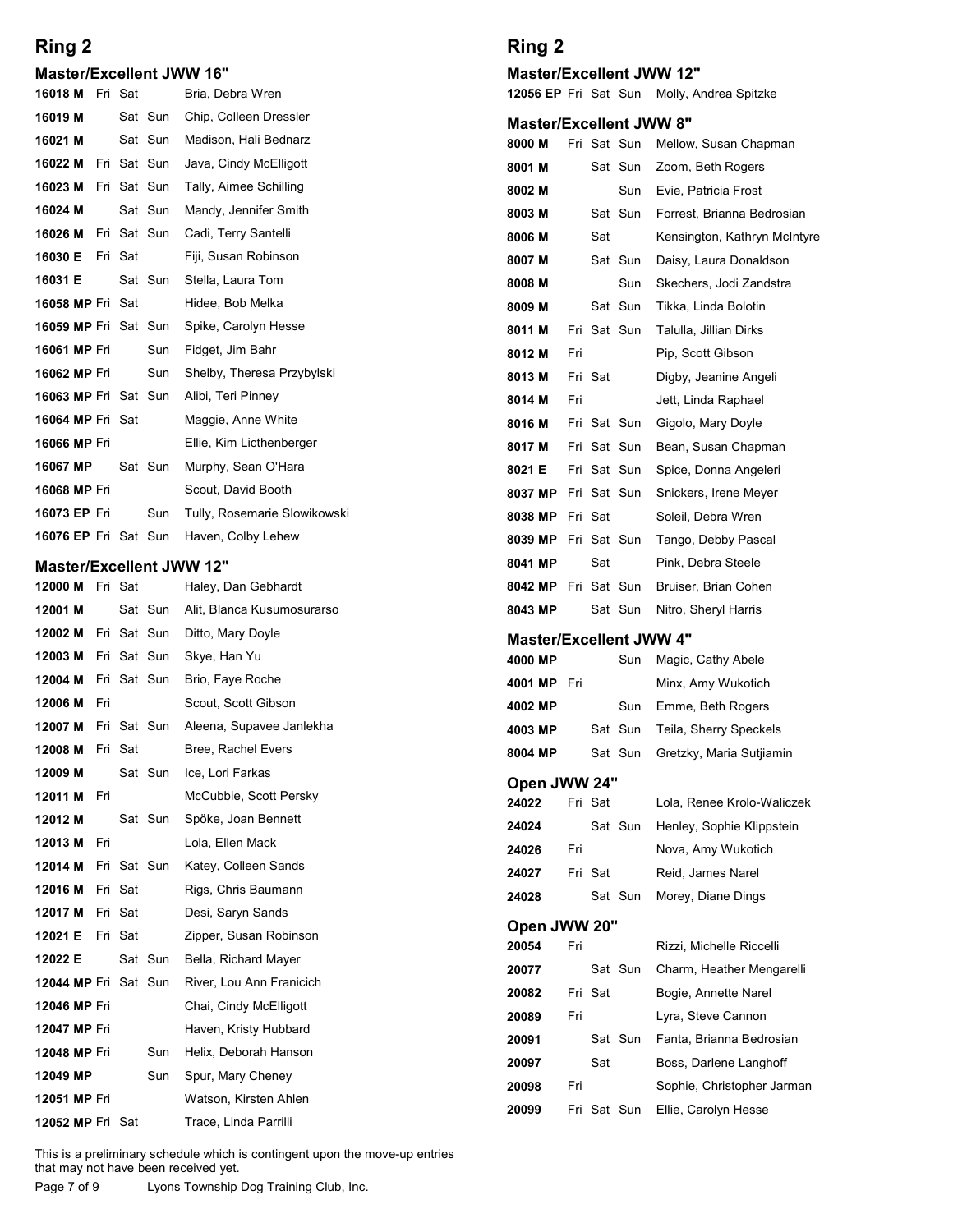| Ring 2                    |     |             |                |                                                   | Ring 2                                                    |
|---------------------------|-----|-------------|----------------|---------------------------------------------------|-----------------------------------------------------------|
| Open JWW 20"              |     |             |                |                                                   | Novice JWW 12" (co                                        |
| 20101                     |     |             | Sat Sun        | Snap!, Steve Schwarz                              | Sat Sun<br>12032 B                                        |
| 20139 P                   | Fri |             |                | River, Janice Booth                               | Sat Sun<br>12034 B                                        |
| Open JWW 16"              |     |             |                |                                                   | 12039 A<br>Sun                                            |
| 16035                     |     | Fri Sat     |                | Scarlett, Patty Johnson                           | <b>Novice JWW 8"</b>                                      |
| 16036                     |     | Fri Sat     |                | Keely, Susan Becker                               | 8028 B<br>Sat Sun                                         |
| 16037                     |     | Fri Sat     |                | Spark, Marissa Groen                              | 8029 B<br>Fri                                             |
| 16038                     |     |             | Sun            | Buttercup, Julia Feczko                           | 8053 P<br>Sat Sun                                         |
| 16039                     | Fri |             | Fri Sat Sun    | Cora, MJ Landergan                                | <b>Novice JWW 4"</b>                                      |
| 16057 P<br>16074 P        | Fri |             |                | Rookie, Debbie Hegg<br>Sheldon, Susan Pastor      | 4013 P<br>Sun                                             |
| 16081 P                   |     |             | Fri Sat Sun    | Elvis, Arlyn Sigeti                               | <b>Master/Excellent FA:</b>                               |
| 16082 P                   |     |             | Sun            | Minnie, Ellen Gruber                              | Fri Sat<br>24001 M<br>24003 M<br>Fri Sat                  |
| 16083 P                   |     | Sat         |                | Sadie, Andrea Collins                             | Sat Sun<br>24007 M                                        |
| 16084 P                   |     |             | Fri Sat Sun    | Chris, Andrea Spitzke                             | Fri Sat<br>24008 M                                        |
| Open JWW 12"              |     |             |                |                                                   | 24013 M<br>Fri Sat                                        |
| 12023<br>12027            | Fri |             | Sun<br>Sat Sun | Frankie, Julie Donatelli<br>Stewart, Marge Tulik  | <b>Master/Excellent FA:</b>                               |
| 12028                     |     | Fri Sat     |                | Najm, Debby Pascal                                | 20000 M Fri Sat Sun                                       |
| 12060 P                   |     |             | Sun            | Flynn, Ellen Reinke                               | Fri Sat Sun<br>20007 M                                    |
|                           |     |             |                |                                                   | 20016 M<br>Sat Sun                                        |
| Novice JWW 24"<br>24032 B |     | Sat         |                | Barney, Patti Stitz                               | 20027 M<br>Fri<br>Sat<br>20029 M                          |
| Novice JWW 20"            |     |             |                |                                                   | 20036 M<br>Fri                                            |
| 20105 <sub>B</sub>        |     |             | Sun            | Coast, Kelsey Czemske                             | Fri Sat Sun<br>20042 M                                    |
| 20106 B                   |     |             | Sat Sun        | Zane, Pam Delaney                                 | Fri Sat Sun<br>20044 M                                    |
| 20107 B                   |     |             | Sun            | Quest, Ellen Reinke                               | Fri Sat Sun<br>20051 M                                    |
| 20108 <sub>B</sub>        |     |             | Sat Sun        | Spinner, Barbara Mason                            | 20054 M<br>Fri                                            |
| 20109 B                   |     |             | Sat Sun        | Rigby, Cathy Gordon                               | Sun<br>20056 M                                            |
| 20111 B                   | Fri |             |                | Lainie, Kathy Osmus                               | Fri Sat Sun<br>20084 M                                    |
| 20116 A                   |     | Fri Sat Sun |                | Murdock, Crystal Black                            | Sat Sun<br>20017 E                                        |
| 20117 A                   | Fri |             |                | Maari, Sinja Sussek                               | Sat Sun<br>20026 E                                        |
| 20118 A<br>20119 A        | Fri |             | Sat Sun        | Porter, Nadia Orfali Hall<br>Bruce, Crystal Black | Fri Sat<br>20082 E                                        |
| 20121 A                   | Fri |             |                | Louis, Sinja Sussek                               | <b>Master/Excellent FA:</b><br><b>16001 M</b> Fri Sat Sun |
| 20146 P                   |     | Sat         |                | Teddy, Pam Barnes                                 | Sat<br>16011 M                                            |
| Novice JWW 16"            |     |             |                |                                                   | 16030 E<br>Fri Sat                                        |
| 16041 B                   | Fri |             |                | Jovi, Kristy Hubbard                              | <b>16057 MP Fri Sat Sun</b>                               |
| 16046 B                   |     | Sat         |                | Luigi, Michele August                             | 16072 EP Fri<br>Sun                                       |
| 16047 B                   |     | Fri Sat     |                | Shelby, Marissa Groen                             | 16073 EP Fri<br>Sun                                       |
| 16051 A                   |     | Sat         |                | Isla, Terry Fawell                                | 16076 EP Fri Sat Sun                                      |
| 16052 A                   |     | Fri Sat     |                | Fiona, Bob Zak                                    | <b>Master/Excellent FA:</b>                               |
| 16053 A                   |     | Sat         |                | Lucy, Rich Andrews                                | 12013 M Fri                                               |
| 16072 P                   | Fri |             | Sun            | Arya, Jim Bahr                                    | 12017 M<br>Sat                                            |
| 16080 P                   |     |             | Fri Sat Sun    | Pulse, Caitlin Bosco                              | 12021 E Fri Sat                                           |
| 16089 P                   |     |             | Fri Sat Sun    | Avanti, Douglas Freymann                          |                                                           |

### Ring 2

| Ring 2                                          |     |         |             |                                                        |
|-------------------------------------------------|-----|---------|-------------|--------------------------------------------------------|
| Novice JWW 12" (cont)                           |     |         |             |                                                        |
| 12032 B                                         |     |         | Sat Sun     | Ruby, Nancy Hofmeister                                 |
| 12034 B                                         |     |         | Sat Sun     | Billy, Sandy Foster                                    |
| 12039 A                                         |     |         | Sun         | Jumbo, Jessica Austriaco                               |
| <b>Novice JWW 8"</b><br>8028 B                  |     |         | Sat Sun     | Rodney, Marge Tulik                                    |
| 8029 B                                          | Fri |         |             | Windy,                                                 |
| 8053 P                                          |     |         | Sat Sun     | Hazel, Sandra Speva                                    |
| Novice JWW 4"                                   |     |         |             |                                                        |
| 4013 P                                          |     |         | Sun         | Mabellene, Patricia Frost                              |
| <b>Master/Excellent FAST 24"</b>                |     |         |             |                                                        |
| 24001 M Fri Sat                                 |     |         |             | Vinny, Jeanine Angeli                                  |
| 24003 M Fri Sat                                 |     |         |             | Vader, Nicholas Narel                                  |
| 24007 M                                         |     |         |             | Sat Sun Gerard, John Pittman                           |
| 24008 M Fri Sat                                 |     |         |             | Turbo, James Narel                                     |
| 24013 M Fri Sat                                 |     |         |             | Yukon, Annette Narel                                   |
| <b>Master/Excellent FAST 20"</b>                |     |         |             |                                                        |
| 20000 M Fri Sat Sun<br>20007 M Fri Sat Sun      |     |         |             | Winston, Betty Smith<br>Sookie, Bob Olson              |
| 20016 M                                         |     |         | Sat Sun     | Kacy, Kevin Grudem                                     |
| 20027 M Fri                                     |     |         |             | Brodie, Ellen Mack                                     |
| 20029 M                                         |     | Sat     |             | Tear'n, Robin Comp-Zelles                              |
| 20036 M                                         | Fri |         |             | CRISPR, Deborah Hanson                                 |
| 20042 M                                         |     |         | Fri Sat Sun | Trig, Katie Grunow                                     |
| 20044 M                                         |     |         | Fri Sat Sun | Motley, JoAnne Troesch                                 |
| 20051 M                                         |     |         | Fri Sat Sun | Cedar, Karen Claypool                                  |
| 20054 M<br>20056 M                              | Fri |         | Sun         | Rizzi, Michelle Riccelli<br>Crystal, Mary Jane Rougeau |
| 20084 M Fri Sat Sun                             |     |         |             | Aura, Brian Cohen                                      |
| 20017 E                                         |     |         | Sat Sun     | Blade, Pam Delaney                                     |
| 20026 E                                         |     |         | Sat Sun     | Gypsy, Susan Knill                                     |
| 20082 E                                         |     | Fri Sat |             | Bogie, Annette Narel                                   |
| <b>Master/Excellent FAST 16"</b>                |     |         |             |                                                        |
| 16001 M Fri Sat Sun                             |     |         |             | Pika, Cindy McElligott                                 |
| 16011 M                                         |     | Sat     |             | Zoom, Mary Beth Wajda                                  |
| 16030 E Fri Sat                                 |     |         |             | Fiji, Susan Robinson                                   |
| 16057 MP Fri Sat Sun                            |     |         |             | Rookie, Debbie Hegg                                    |
| 16072 EP Fri                                    |     |         | Sun         | Arya, Jim Bahr                                         |
| 16073 EP Fri<br>16076 EP Fri Sat Sun            |     |         | Sun         | Tully, Rosemarie Slowikowski<br>Haven, Colby Lehew     |
|                                                 |     |         |             |                                                        |
| <b>Master/Excellent FAST 12"</b><br>12013 M Fri |     |         |             | Lola, Ellen Mack                                       |
| 12017 M                                         |     | Sat     |             | Desi, Saryn Sands                                      |
| 12021 E Fri Sat                                 |     |         |             | Zipper, Susan Robinson                                 |
|                                                 |     |         |             |                                                        |
|                                                 |     |         |             |                                                        |
|                                                 |     |         |             |                                                        |
|                                                 |     |         |             |                                                        |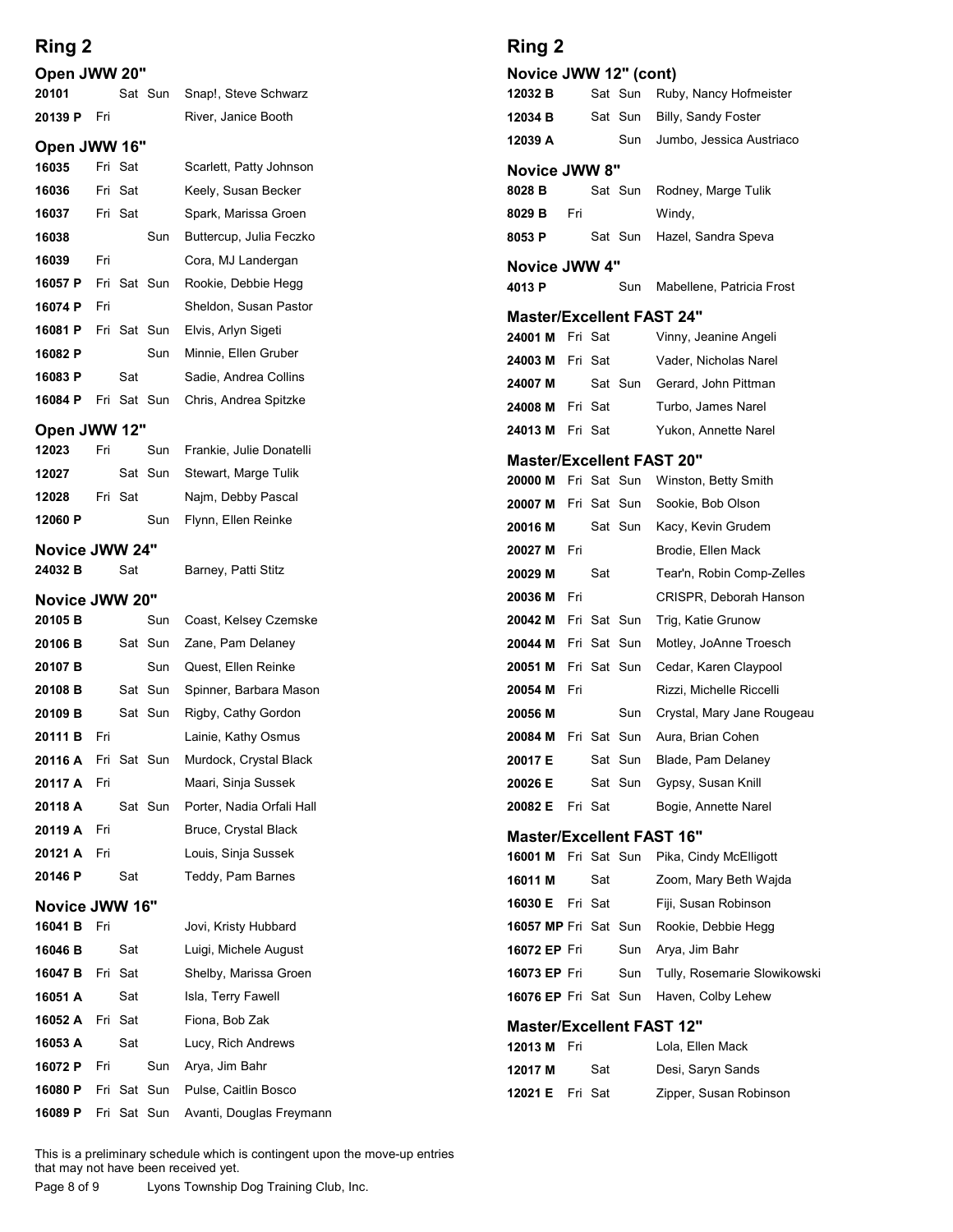#### Master/Excellent FAST 8"

| Ring 2                                    |     |         |                            |  |
|-------------------------------------------|-----|---------|----------------------------|--|
| <b>Master/Excellent FAST 8"</b><br>8004 M |     | Sun     | Gretzky, Maria Sutjiamin   |  |
| 8012 M                                    | Fri |         | Pip, Scott Gibson          |  |
| 8003 E                                    |     | Sat Sun | Forrest, Brianna Bedrosian |  |
| 12051 MP Fri                              |     |         | Watson, Kirsten Ahlen      |  |
| 8042 MP Fri Sat Sun                       |     |         | Bruiser, Brian Cohen       |  |
|                                           |     |         |                            |  |
|                                           |     |         |                            |  |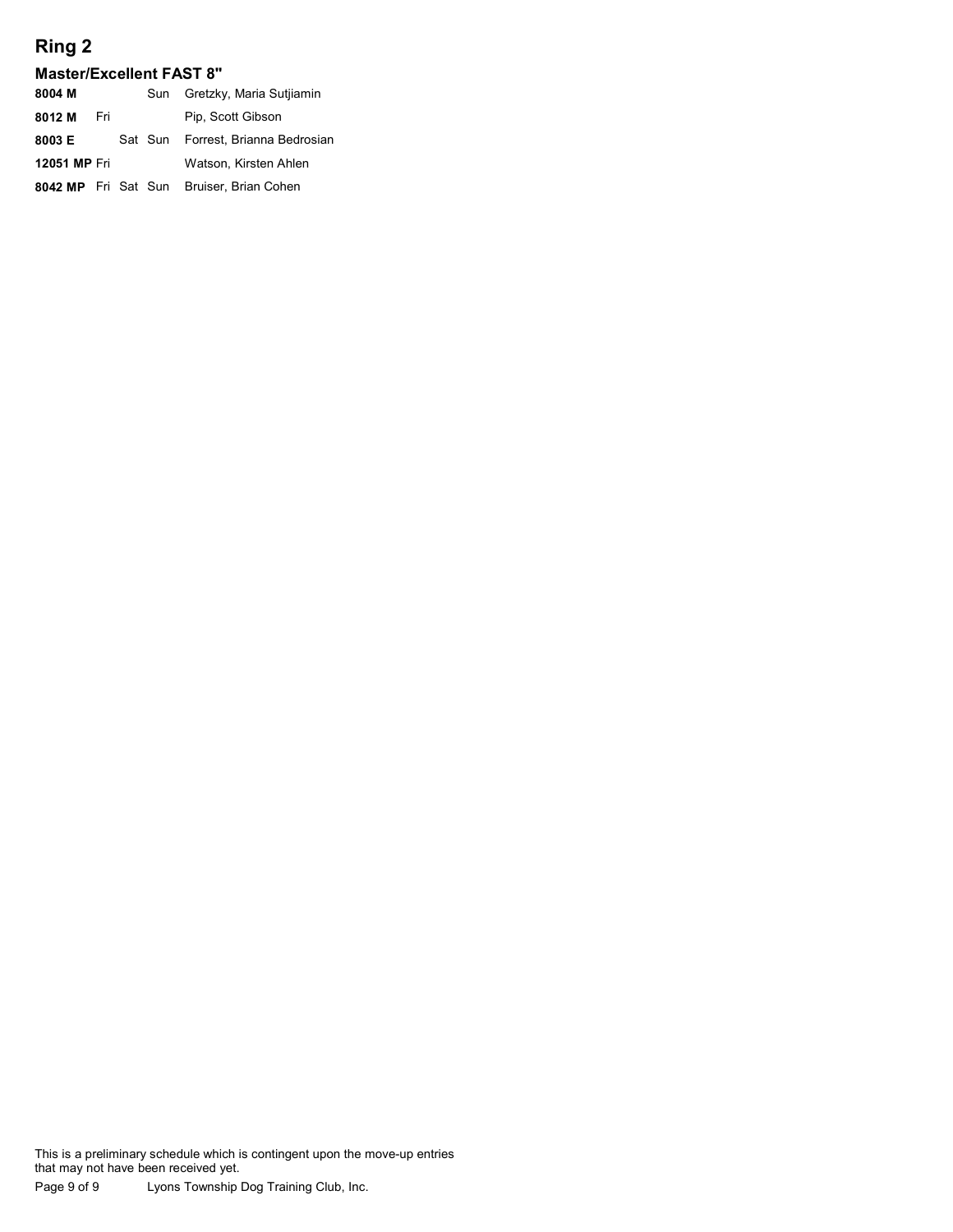# Fri, May 13, 2022

|                                       | Fifteen and Send Time 24" (Regular)                 |  |  |  |  |
|---------------------------------------|-----------------------------------------------------|--|--|--|--|
| 24027 Open Reg                        | 1 Reid, Golden Retriever, James Narel               |  |  |  |  |
| 24022 Novice B Reg                    | 2 Lola, All American Dog, Renee Krolo-Waliczek      |  |  |  |  |
| 24026 Novice B Reg                    | 3 Nova, Doberman Pinscher, Amy Wukotich             |  |  |  |  |
|                                       | Fifteen and Send Time 20" (Regular)                 |  |  |  |  |
| 20068 Open Reg                        | 1 Ceri, Collie (Rough), Bob Olson                   |  |  |  |  |
| 20081 Open Reg                        | 2 Vixen, Boxer, Erin Rezmer                         |  |  |  |  |
| 20013 Novice B Reg                    | 3 Simon, Bearded Collie, Nancy Kois                 |  |  |  |  |
| 20099 Novice B Reg                    | Ellie, Golden Retriever, Carolyn Hesse              |  |  |  |  |
| 20112 Novice B Reg                    | 5 Tris, Australian Shepherd, Deborah Hanson         |  |  |  |  |
| 20116 Novice A Reg                    | 6 Murdock, All American Dog, Crystal Black          |  |  |  |  |
| 20117 Novice A Reg                    | 7 Maari, Australian Shepherd, Sinja Sussek          |  |  |  |  |
| 20119 Novice A Reg                    | 8 Bruce, All American Dog, Crystal Black            |  |  |  |  |
| 20121 Novice A Reg                    | 9 Louis, Australian Shepherd, Sinja Sussek          |  |  |  |  |
|                                       | Fifteen and Send Time 16" (Regular)                 |  |  |  |  |
| 16007 Open Reg                        | 1 Moji, Shiba Inu, Amy Ripepi                       |  |  |  |  |
| 16036 Open Reg                        | 2 Keely, Portuguese Water Dog, Susan Becker         |  |  |  |  |
| 16035 Novice B Reg                    | 3 Scarlett, Portuguese Water Dog, Patty Johnson     |  |  |  |  |
| 16041 Novice B Reg                    | 4 Jovi, Miniature American Shepherd, Kristy Hubbard |  |  |  |  |
| 16052 Novice A Reg                    | 5 Fiona, Portuguese Water Dog, Bob Zak              |  |  |  |  |
| Fifteen and Send Time 16" (Preferred) |                                                     |  |  |  |  |
| 16081 Open Pref                       | 1 Elvis, Border Collie, Arlyn Sigeti                |  |  |  |  |
| Fifteen and Send Time 12" (Regular)   |                                                     |  |  |  |  |
| 12023 Novice B Reg                    | 1 Frankie, Shetland Sheepdog, Julie Donatelli       |  |  |  |  |
| 12033 Novice B Reg                    | 2 Molly, Shetland Sheepdog, Colleen Sands           |  |  |  |  |
|                                       | Fifteen and Send Time 12" (Preferred)               |  |  |  |  |
| 12047 Open Pref                       | 1 Haven, Miniature American Shepherd, Kristy Hubb   |  |  |  |  |
| Fifteen and Send Time 8" (Regular)    |                                                     |  |  |  |  |
| 8013 Open Reg                         | 1 Digby, Scottish Terrier, Jeanine Angeli           |  |  |  |  |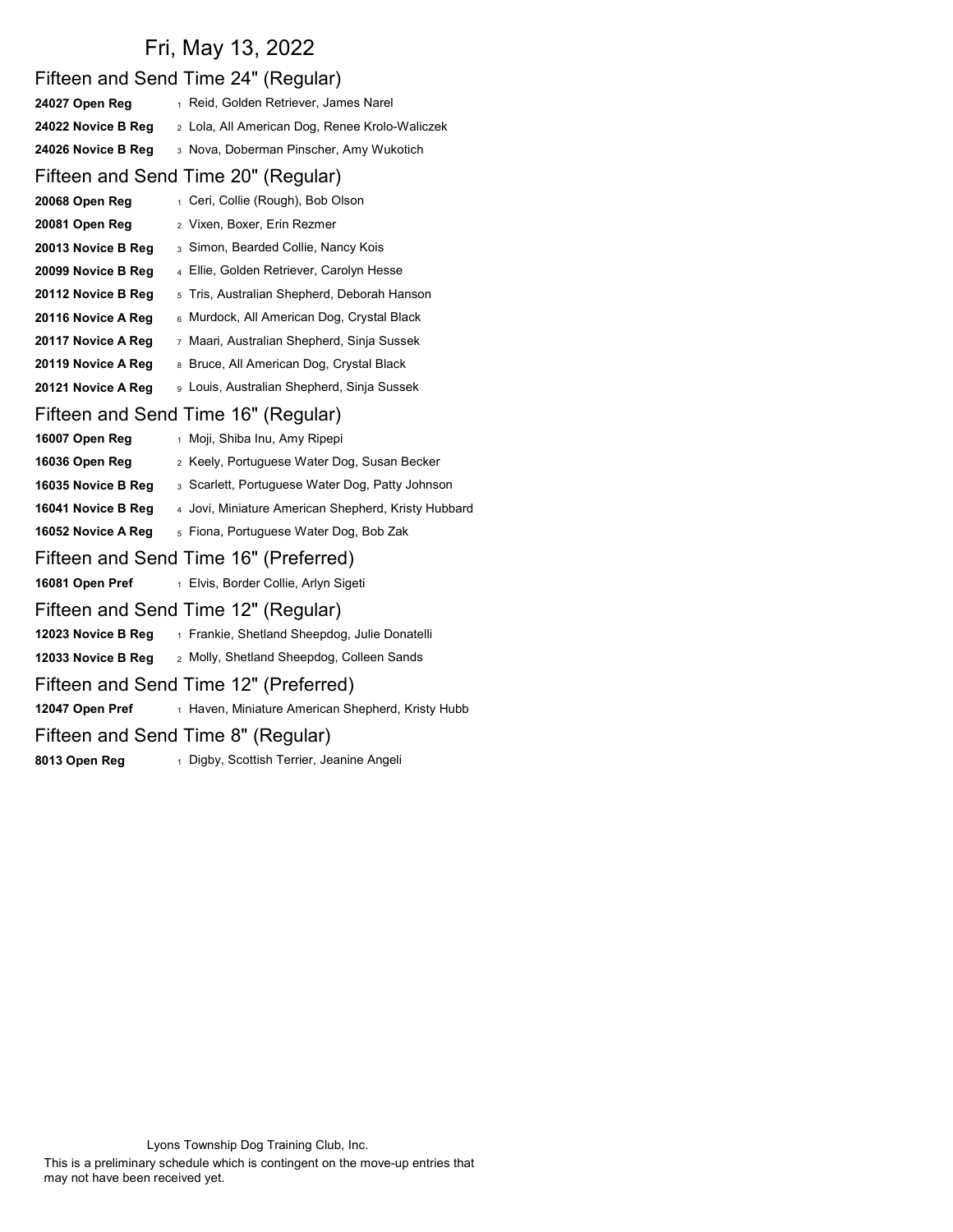### Sat, May 14, 2022

### Fifteen and Send Time 24" (Regular) 24002 Open Reg 1 Chill, Giant Schnauzer, Teresa Higgins 24024 Open Reg 2 Henley, German Shorthaired Pointer, Sophie Klipps 24027 Open Reg 3 Reid, Golden Retriever, James Narel 24022 Novice B Reg 4 Lola, All American Dog, Renee Krolo-Waliczek 24033 Novice B Reg 5 Ranger, German Shorthaired Pointer, Patricia Beck Fifteen and Send Time 20" (Regular) 20081 Open Reg 1 Vixen, Boxer, Erin Rezmer 20086 Open Reg 2 Flick, Border Collie, Arlyn Sigeti **20013 Novice B Reg**  $_3$  Simon, Bearded Collie, Nancy Kois 20091 Novice B Reg 4 Fanta, Dalmatian, Brianna Bedrosian 20099 Novice B Reg 5 Ellie, Golden Retriever, Carolyn Hesse **20106 Novice B Reg**  $6$  Zane, Border Collie, Pam Delaney **20109 Novice B Reg**  $7$  Rigby, Border Collie, Cathy Gordon 20112 Novice B Reg 8 Tris, Australian Shepherd, Deborah Hanson 20116 Novice A Reg <br>9 Murdock, All American Dog, Crystal Black 20118 Novice A Reg 10 Porter, Border Collie, Nadia Orfali Hall Fifteen and Send Time 20" (Preferred) 20144 Novice Pref 1 Ketch, Golden Retriever, Robin Comp-Zelles 20147 Novice Pref <sub>2</sub> Kona, Golden Retriever, Nadia Orfali Hall Fifteen and Send Time 16" (Regular) 16007 Open Reg 1 Moji, Shiba Inu, Amy Ripepi 16036 Open Reg 2 Keely, Portuguese Water Dog, Susan Becker 16035 Novice B Reg 3 Scarlett, Portuguese Water Dog, Patty Johnson 16052 Novice A Reg 4 Fiona, Portuguese Water Dog, Bob Zak Fifteen and Send Time 12" (Regular) 12033 Novice B Reg 1 Molly, Shetland Sheepdog, Colleen Sands 12034 Novice B Reg 2 Billy, Cavalier King Charles Spaniel, Sandy Foster Fifteen and Send Time 12" (Preferred) 12044 Novice Pref 1 River, All American Dog, Lou Ann Franicich Fifteen and Send Time 8" (Regular) 8013 Open Reg 1 Digby, Scottish Terrier, Jeanine Angeli

Lyons Township Dog Training Club, Inc.

This is a preliminary schedule which is contingent on the move-up entries that may not have been received yet.